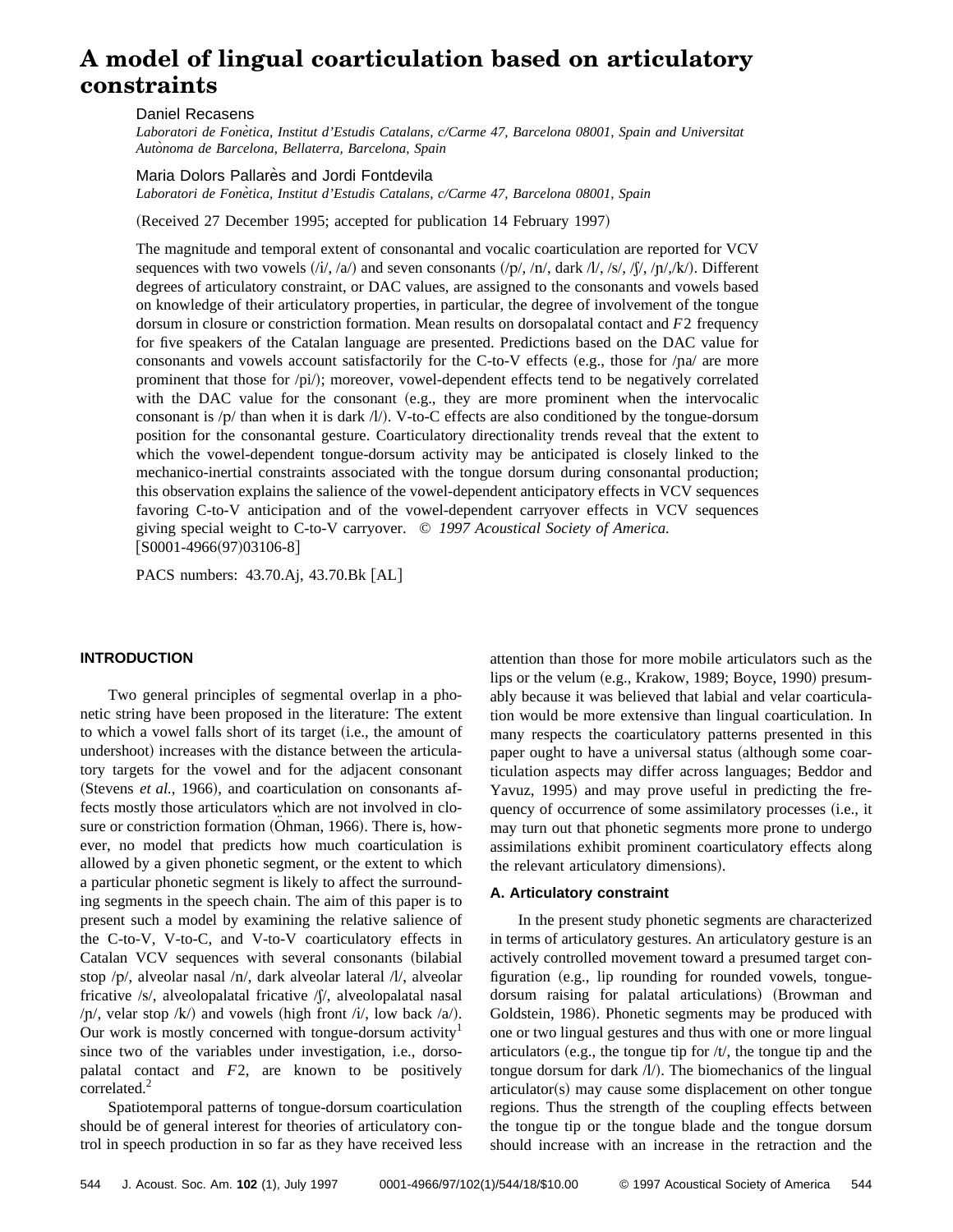extent of the apicolaminal closure or constriction, for alveolopalatals versus alveolars and for laminoalveolars versus apicoalveolars.

These notions are clearly related to a core concept within our descriptive framework, i.e., degree of articulatory constraint  $(DAC)$ .<sup>3</sup> The formulation of the concept DAC derives from assumptions about the degree of involvement of the speech articulators in the formation of a closure or constriction based on information obtained from experimental production data, e.g., data on articulatory displacement and linguopalatal contact. As shown below, the consonants and vowels of interest in this paper will be assigned different DAC values depending on the degree of tongue dorsum constraint during their production. The DAC scale proceeds from a DAC minimum of 1 to a DAC maximum of 3, where the number of levels could be any other than 3; the assignment process of DAC values to vowels does not differ from that used for consonants and implies that vowels may exhibit constriction locations along the vocal tract  $(Wood, 1979)$ .

Dorsals, i.e., alveolopalatals  $\beta$  and  $\beta$ , palatal  $\beta$ , velar  $/k$ , and dark  $/k$ , are maximally constrained and thus specified for a maximal DAC value  $(DAC=3)$ . Considerable tongue-dorsum involvement in the production of all these consonants renders them highly constrained: Alveolopalatals and palatals are articulated with active tongue dorsum raising toward the palatal zone where they cause large amounts of contact (Recasens, 1990; Recasens and Romero, 1997) and dorsovelars share similar kinematic properties; the production of dark  $\Lambda$ / involves two lingual gestures, i.e., tongue tip raising for a primary apicoalveolar closure and active tongue postdorsum retraction for a secondary dorsopharyngeal constriction (Sproat and Fujimura, 1993).

Labial  $/p/$  is minimally constrained and thus specified for a minimal DAC value  $(DAC=1)$ . This is so since the tongue body may not be required to achieve an articulatory target. Its obvious correlate in the vowel class is  $\sqrt{a}$  which appears to be more sensitive to contextual effects than other vowels (Dutch: Bergem, 1994; English: Kondo, 1994) although it has been reported to exhibit an articulatory target at a neutral tongue position (Browman and Goldstein, 1992).

An intermediate degree of tongue-dorsum constraint and thus an intermediate DAC value  $(DAC=2)$  can be tentatively assigned to phonetic segments for the production of which the tongue dorsum is not directly involved in closure or constriction formation but is subject to coupling effects with the primary articulator. This would be the case for alveolars  $/n/$  and  $/s/$  (in accordance with tongue blade raising for these consonants causing some tongue dorsum raising to occur; Kent and Moll, 1972; Lindblom, 1983) and for low back  $/a$  (in view of the tongue root retraction gesture for this vowel bringing about some concomitant tongue dorsum lowering).

In addition to the place of articulation and interarticulatory coupling, the manner of articulation may also affect the DAC specification for consonants. Thus, the precise formation of a medial groove for fricatives (e.g., Stone *et al.*, 1992) should render  $\sqrt{s}$  more constrained than nonfricative alveolars which would cause this consonant to exhibit a DAC value of 3 instead of 2.

To summarize, the DAC scale ranks phonetic sound categories from maximally to minimally constrained as follows: / $\mathcal{V}, \mathcal{V}, \mathcal{V}, \mathcal{V}, \mathcal{V}, \mathcal{V}, \mathbf{d}$ ark  $\mathcal{V}, \mathcal{V}, \mathcal{V}$  (DAC=3) $>$ / $\mathbf{n}', \mathcal{V}, \mathcal{V}, \mathcal{V}$  $(DAC=2)$ / $p/$ , / $q/$  (DAC=1). It needs to be emphasized that this is a preliminary DAC classification which could be improved with a more accurate formulation of the articulatory constraints for consonants and vowels.

# **B. Specific coarticulatory effects**

# **1. C-to-V coarticulation**

DAC values should have a bearing on the extent to which a given segment will influence adjacent segments, and the final outcome will also depend on the DAC value for the contextual segment and whether the constraints involved are compatible or opposing. Within this framework, a first goal of this study is to investigate the prominence of the  $consonant-to-vowel$  effects  $(C-to-V)$  in the three scenarios described below and to determine interactions between the magnitude and the temporal extent of C-to-V coarticulation  $(Sec. II A).$ 

The first scenario is at work when C and V are produced with comparable articulatory trajectories, as for  $\pi/$ i $/$ ,  $\pi/$ , and /la/ since / $p/$ , / $n/$ , and / $i/$  involve tongue-dorsum raising (as a consequence of coupling between the tongue tip and the tongue dorsum for  $/n/$  and  $/l/$  and  $/a/$  are produced with tongue-dorsum lowering. Little C-to-V coarticulation is expected to occur for /pi/ and /ni/ since both phonetic segments are either specified for the same DAC value (i.e.,  $DAC=3$ for  $/p/$  and  $/i/$  in the sequence  $/pi/$  or the vowel is more constrained than the consonant (i.e., DAC=3 for  $\pi$  /i/ and DAC=2 for  $/n/$  in the sequence  $/ni/$ . Some C-to-V effects should occur when the consonant is more constrained than the vowel especially if highly constrained  $(i.e., DAC=3$  for  $/$ l/ and DAC=2 for  $/a/$  in the sequence  $/$ la $/$ ). An interesting research topic is to find out whether such effects will be more or less salient than those occurring in CV combinations of antagonistic phonetic segments exhibiting the same DAC relationship (as for  $/pa/$  below).

C and V are produced with opposing articulatory trajectories in a second scenario, as for  $/na/$ ,  $/na/$ , and  $/bi/$  where  $/p/$ ,  $/n/$ , and  $/i/$  involve tongue-dorsum raising and dark  $/l/$ and / $a$ / involve tongue-dorsum lowering. The sequence / $pa$ / should show some C-to-V coarticulation since the DAC value for the consonant  $(DAC=3)$  exceeds that for the vowel ( $DAC=2$ ). In principle, little C-to-V coarticulation is expected to occur if both segments are specified for the same DAC value, i.e., 2 in the sequence  $/na/$  or 3 in the sequence /li/. It deserves to be seen, however, whether constriction requirements for consonants yield C-to-V effects in these circumstances and whether these effects increase with the degree of antagonism between C and V (i.e., for  $\pi/$ i/ vs  $\pi/$ ).

One of the two adjacent phonetic segments is specified for DAC=1 in a third scenario, as for  $\pi$  /pi/ where the consonant involves no tongue dorsum activation. This segmental combination should yield minimal C-to-V effects.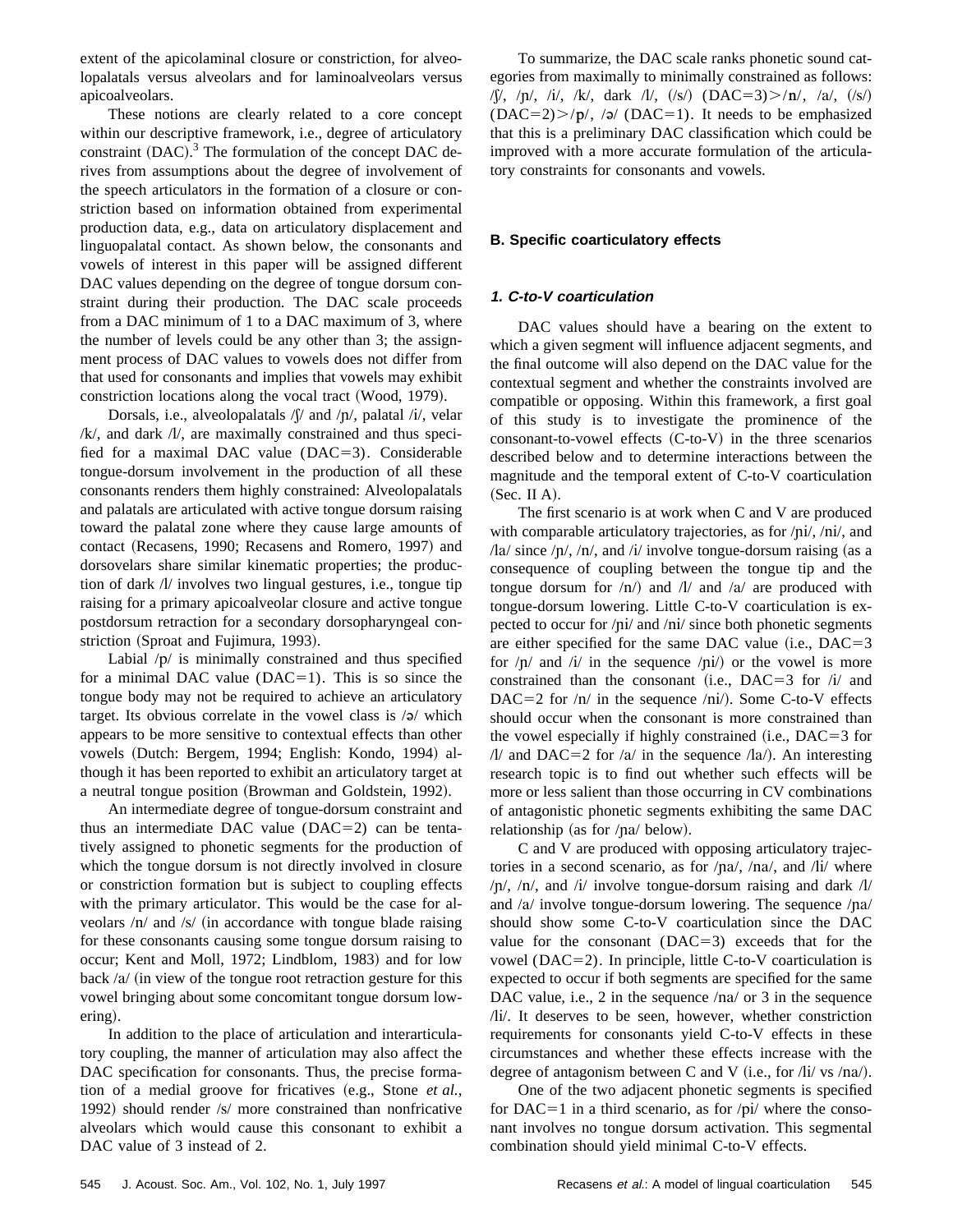#### **2. Vowel-dependent coarticulation**

The coarticulatory analysis presented in this paper also examines the salience of the vowel-dependent effects as a function of the seven consonants of interest  $(Sec.  $\Pi B$ ). For$ that purpose, the magnitude of the effects from  $\pi$  / $\pi$  / vs /a/ will be measured during the consonant  $(V-to-C)$ , and their size and temporal extent as well as the interaction between the two will be computed along the fixed transconsonantal vowel /i/ or /a/ (V-to-V).<sup>4</sup>

Tongue-dorsum related data in the literature are in accordance with the prediction that coarticulatory sensitivity for consonants and vowels is inversely related to their DAC value. Using the same dataset as in the current study, V-to-C effects in symmetrical VCV sequences reported in Recasens *et al.* (1995) show that variability for consonants proceeds in the progression labials>dentoalveolars  $>$ alveolopalatals, dark  $\Lambda$ / and /s/; many other production studies reveal the same trend [see Recasens (in press) for a review... On the other hand, the degree of coarticulatory sensitivity for vowels decreases for  $\frac{\Delta}{>}\frac{\lambda}{\lambda}$  (Kiritani *et al.*, 1977; Recasens, 1985, 1991a). More tongue-dorsum coarticulation for velars than other dorsal consonants is in agreement with their showing a palatovelar constriction in front vowel contexts and a velar one in back vowel contexts (Swedish: Ohman, 1966; American English: Kent and Moll, 1972). This finding does not run against consonantal segments specified for a high DAC value allowing little vowel coarticulation but appears to be due to the consonant and the vowel not being able to achieve adjacent tongue-dorsum targets unless the consonantal constriction moves toward that for the vowel (Wada et al., 1970).

As indicated by data in the literature  $(Gay, 1974, 1977;$ Carney and Moll, 1971; Recasens, 1984, 1987, 1989), the relationship between coarticulatory sensitivity and DAC becomes more complex when V-to-V effects are accounted for. It appears that the occurrence of these effects is conditioned not only by the DAC specification for the intervocalic consonant but also by that of the fixed vowel. The prediction will be tested that consonant-dependent differences in V-to-V coarticulation (e.g., for effects across bilabials exceeding those across alveolopalatals) should occur when the fixed vowel is not highly constrained (e.g.,  $/a$ ) but could be cancelled out if the fixed vowel is specified for a maximal DAC value  $(e.g., /i/).$ 

While DAC is a potential predictor of coarticulatory sensitivity, the present study will also test for a large number of consonants whether articulatory position determines the articulatory dimension along which coarticulation occurs  $(Sec.$  II B 3). Preliminary data from the literature indicate that C-to-V effects on high vowels involve tongue lowering while those on low vowels cause the tongue dorsum to raise and that V-to-C effects are determined by the target lingual position for the consonant (Recasens, 1987, 1991a, b). Thus the fact that the production of  $/p/$  (also  $/k/$ ) requires the achievement of a dorsal closure justifies why this consonant allows larger tongue-dorsum raising and fronting effects associated with  $V2 = /i/$  in the sequence /ani/ than tonguedorsum lowering and backing effects associated with V2  $=$ / $a$ / in the sequence /ina/; also, consonants produced with

It will also be investigated whether there is an inverse correlation between the vocalic effects and the consonantal effects, and thus whether context-dependent sensitivity for a given phonetic segment varies inversely with coarticulatory aggression on the adjacent phonetic segments (Fowler and Saltzman, 1993).

# **C. Coarticulatory directionality**

A novelty of the present investigation is to analyze the relative prominence of the anticipatory direction (right-toleft) and the carryover direction (left-to-right) for the consonantal and the vocalic effects in VCV production. This analysis will be carried out with reference to the DAC value for the phonetic segments involved and will evaluate whether coarticulatory direction is conditioned by the gestural demands for the intervocalic consonant (Sec. II C). There is some evidence in the literature in support of the notion that the prominence of the anticipatory and carryover component of consonantal coarticulation varies with the lingual requirements for the consonant and determines the directionality of the vocalic effects [see Recasens (in press) for a review]. Evidence on C-to-V coarticulation reveals that, among consonants specified for a high DAC value, some exert more prominent carryover than anticipatory effects (dorso-alveolopalatals, in line with tongue-dorsum activity proceeding more slowly at consonantal release than at consonantal onset) while others require a strong anticipatory component (dark  $//\prime$ , in line with strong demands on the formation of a double lingual constriction). Within this framework the direction of the vocalic effects shows the following trends whose validity will be tested in the present paper: On the one hand, vowel-dependent carryover effects exceed vowel-dependent anticipatory effects across consonants exerting more prominent carryover than anticipatory C-to-V coarticulation; on the other hand, consonants requiring a strong anticipatory component allow more prominent voweldependent anticipatory than carryover effects or exhibit a significant reduction of the latter in comparison to the former. Special attention will be given to those consonants (bilabials, dentoalveolar stops, fricatives, clear  $\Lambda$ ) which have been reported to favor either coarticulatory direction in previous studies.

### **I. METHOD**

#### **A. Articulatory and acoustic analysis procedure**

*F*2 and linguopalatal contact data were collected for /iCi/, /aCa/, /iCa/, and /aCi/ with stress on the first syllable.<sup>5</sup> As indicated in the Introduction, the consonants were  $/p/$ ,  $/n/$ ,  $(\text{dark})$  /l/, /s/, / $\int$ /, /n/, and /k/. Sequences were read five times each by five Catalan speakers (DR, JP, JS, DP, JC). In Catalan, unstressed  $/a/$  (i.e., V2 in the sequences of the present study) is realized as  $\lceil 9 \rceil$  systematically. Differences in quality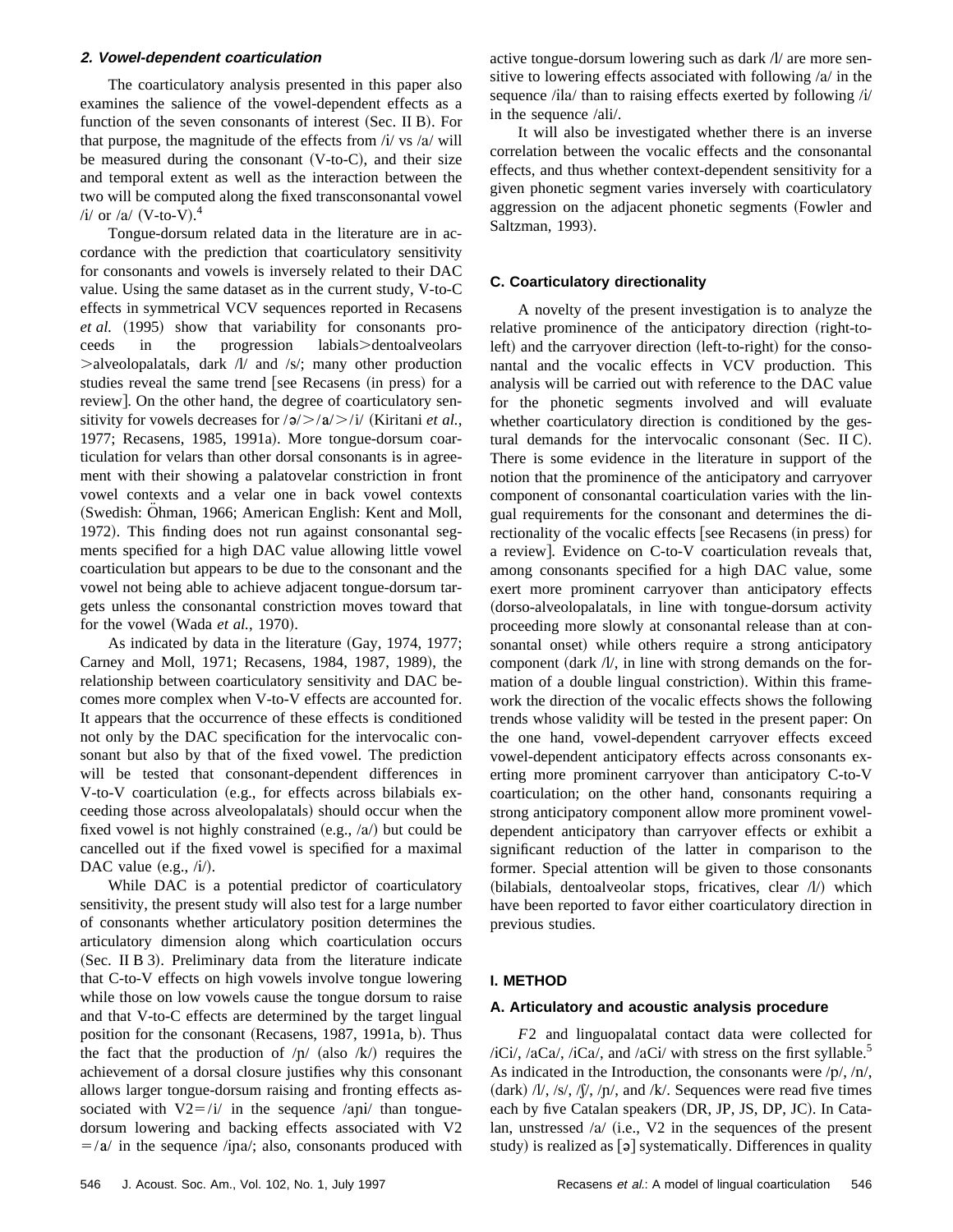

FIG. 1. Linguopalatal configurations at consonantal midpoint for different consonants in symmetrical VCV sequences (speaker DR). Data have been averaged across repetitions. Percentages of electrode activation: (black) 80%–100%; (dotted)  $40\%$ –80%; (white) less than  $40\%$ .

between V1 and V2 do not render the  $/\text{aCa}/$  sequences fully symmetrical, although we will refer to them as such all throughout the paper.<sup>6</sup>

Linguopalatal contact was gathered every 10 ms using artificial palates equipped with 62 electrodes [Reading electropalatographic (EPG) system; Hardcastle et al., 1989]. Figure 1 displays average linguopalatal configurations for each consonant. The four front rows at the top of each EPG display belong to the alveolar zone (extending from the teeth to the alveolar ridge) and the four back rows belong to the palatal zone (from the alveolar ridge back to the soft palate). The graphic representations in the figure do not capture the fact that the distance between adjacent rows is smaller at the former zone than at the latter.

The EPG data reported in this paper will be expressed in *Q p* values, where *Q p* stands for the percentage of contact activation over the palatal zone, i.e., number of activated palatal electrodes/total number of palatal electrodes. The *Q p* index has been computed using the four back rows of the artificial palate in the case of  $\Lambda$  but the three back rows in the case of  $/n/$ ,  $/s/$ ,  $\sqrt{s}/$ , and  $/p/$ , since a central closure or constriction at the frontmost row of the palatal zone is generally absent for the alveolar lateral but frequently present for the two nasals and for the two fricatives.<sup>7</sup> The  $Op$  index for  $/k/$  and  $/p/$  has also been calculated without taking into account the aforementioned row given that the contact pattern at the three back rows of the artificial palate provides an adequate and sufficient articulatory characterization of velars and bilabials in the context of /i/.

The acoustic data were recorded at a 20-kHz sampling rate. *F*2 values were obtained at the same temporal intervals as the EPG data using LPC  $(25\text{-ms}$  Hamming window, 12 coefficients) and visual inspection of spectrographic displays on a Kay CSL analysis system. The latter method was applied instead of the former when an unsatisfactory resolution was provided by the all-pole peak picking LPC method, i.e., at the VC boundary of VCV sequences with nasal consonants (because of the presence of spectral discontinuities associated with nasal poles and zeros) and during the consonantal period in VCV sequences with fricatives  $\frac{s}{a}$  and  $\frac{s}{b}$ (because of the presence of frication noise at low spectral regions). *F*2 frequencies were measured using a cursor moving in 20-Hz steps after careful inspection of the spectrographic patterns by two experimenters.

An EPG criterion was used in order to determine the consonantal boundaries for  $/l/$  and for  $/n/$  and  $/p/$ , i.e., from onset to offset of central alveolar contact for the lateral and of complete closure for the nasal stops. However, the segmentation of /s/, / $\int$ /, /p/, and /k/ was performed on waveform and spectrographic displays, from onset to offset of the frication noise for the two fricatives (it was often hard to identify a well-defined period based on the degree of constriction narrowing on the linguopalatal contact patterns) and from offset of V1 formant structure to closure offset at the stop burst for the two stops (bilabial  $/p/$  shows no lingual activity and complete closure /k/ was not visible when occurring behind the palatal zone).

# **B. Criteria for measuring coarticulatory effects**

Coarticulatory effects were calculated in size  $(C$ -to-V, V-to-C, V-to-V) and temporal extent  $(C$ -to-V, V-to-V) according to the measurement criteria summarized next.

# **1. C-to-V coarticulation**

C-to-V temporal effects were taken to occur during the period when a significant consonant-related acoustic or articulatory difference extends into the vowel. In order to obtain such effects,  $Qp$  and  $F2$  frequency values were first computed for all repetitions of /iCi/ and /aCa/ for each speaker in 10-ms steps starting at the consonantal onset back to V1 onset and at the consonantal offset until V2 offset. No data were collected for  $Qp$  effects from  $\Lambda$  on  $\Lambda$  since little or no linguopalatal contact occurs along this vowel in this consonantal environment. The resulting values were then compared statistically (one-way ANOVAs, Scheffe;  $df_{bg}$  $=1$ , df<sub>wg</sub>=4) with a measure of steady-state V1 of the same symmetrical VCV sequence type for studying C-to-V1 an-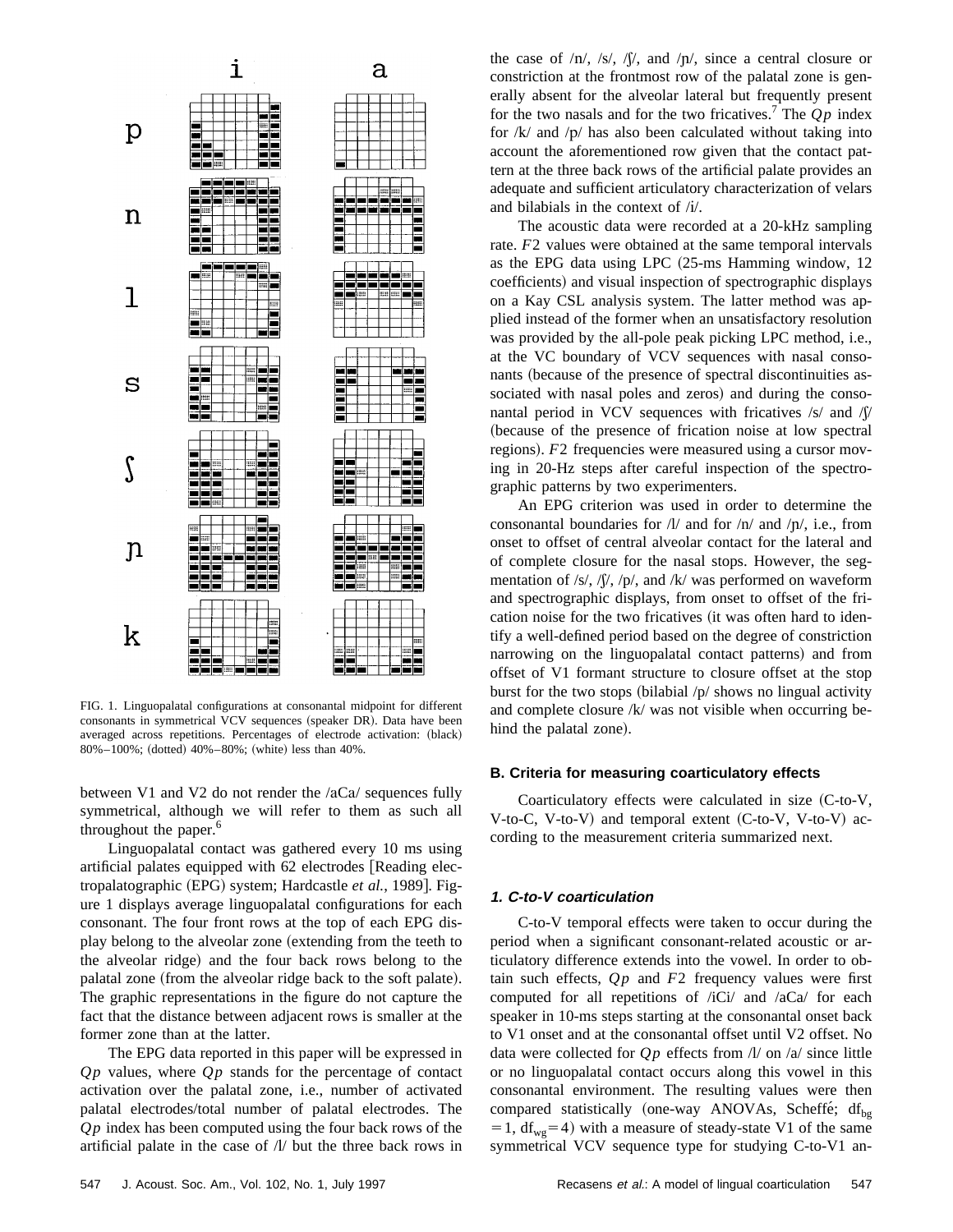

FIG. 2. F2 trajectories showing anticipatory effects (left) and carryover effects (right) in a single repetition of /VIV/ sequences with fixed /i/ (top) and fixed  $/a$  (bottom). Data correspond to speaker JP. The zero point on the *x* axis occurs at  $/l$  central closure onset for the anticipatory effects and at central closure offset for the carryover effects. See text for details.

ticipation and of steady-state V2 for studying C-to-V2 carryover. For each repetition of a given symmetrical VCV sequence, steady-state vowel values were established at the highest  $Qp$  and  $F2$  for  $\pi$  and at the lowest  $Qp$  and  $F2$  for /a/, starting at the vowel midpoint backward in the case of V1 and at two-thirds of the vowel duration onward in the case of V2. Those maxima were found either at a single temporal frame or along a plateau lasting several frames; the selection of a different temporal criterion for V1 and V2 is justified by the fact that (sentence-final) V2 was longer than V1 and the V2 steady-state period was located further away from the consonantal period than the V1 steady-state period. The steady-state V1 and V2 values for each VCV sequence type represent the average across values for the individual repetitions of that sequence. The last significant difference obtained in the statistical analysis procedure  $(p<0.05)$  was taken to be the onset of C-to-V1 anticipatory coarticulation when the vowel being measured was V1 and the offset of C-to-V2 carryover coarticulation when the vowel subject to measurement was V2. Onsets and offsets of the C-to-V effects for each VCV sequence type were separately averaged across speakers; the resulting averages will be used as a measure of C-to-V temporal coarticulation in this paper.<sup>8</sup>

Figure 2 exemplifies the method of analysis of the C-to-V effects exerted by dark  $\Lambda$  on  $\Lambda$  (top) and on  $\Lambda$  (bottom). A dotted line has been traced at the estimated  $F2$ value for the steady-state portion of V1 and for that of V2. A statistical comparison between the steady-state value and all other  $F2$  frequency values along  $V1 = /i/$  of the sequence /ili/  $^{(top)}$  left) yields a significant difference starting at the 0 temporal point at central closure onset back to  $-80$  ms. The application of the same procedure to  $V2 = /i/$  yields a 80-ms long C-to-V effect after the 0 temporal point at central closure offset (top, right). Anticipatory and carryover effects on /a/ (bottom) were found to last until  $-70$  ms and 40 ms, respectively.

The largest *Qp* or *F*2 difference between V1 or V2 of a symmetrical VCV sequence and the steady-state vowel value is taken to be the (positive or negative) size of a  $C$ -to-V effect. This maximal size difference usually occurs near closure onset for the anticipatory C-to-V effects and near closure offset for the carryover C-to-V effects. C-to-V size effects reported in this paper correspond to average values across repetitions and speakers for each symmetrical VCV sequence. In Fig. 2 the size of the C-to-V anticipatory effect for  $V1 = i/$  (i.e., the largest *F*2 difference between steadystate V1=/i/ and V1=/i/ of /ili/) amounts to 811 Hz, while that of the C-to-V carryover effect for  $V2 = i/$  equals 736 Hz. As for the /a/ condition, C-to-V size effects measure 243 Hz (anticipatory) and 254 Hz (carryover).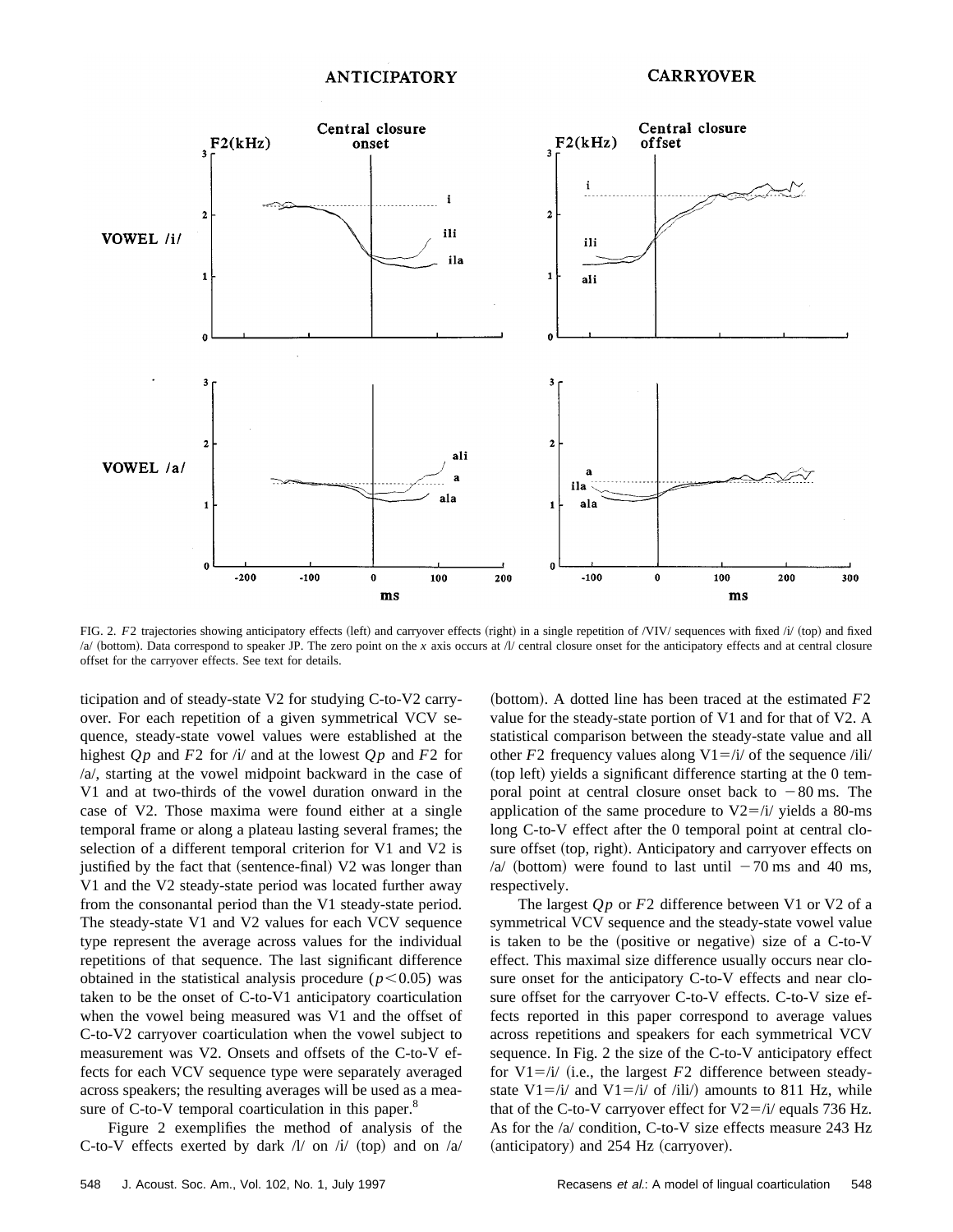# **2. V-to-C coarticulation**

V-to-C effects were measured in  $Qp$  and  $F2$  size at the midpoint of the consonantal period for all consonants except for  $/p/$  and  $/k/$  (since oral stops exhibit no formant structureduring closure). Differences were obtained for the sequence pairs /iCi/ $-i$ Ca/ and /aCi/ $-i$ aCa/ (anticipatory coarticulation) and  $\frac{iCi}{-}aCi'$  and  $\frac{iCa}{-}aCa'$  (carryover coarticulation), and averaged across speakers and repetitions. This experimental setting allows studying the extent to which /a/ affects the consonant when  $\frac{1}{4}$  stays constant (in the sequence pairs  $\frac{i}{C}$ i/- $\frac{i}{C}$ and  $\frac{i}{C}$ i/- $\frac{i}{C}$ and how much V-to-C coarticulation is exerted by  $\lambda / \lambda$  when the fixed vowel is  $\lambda / \lambda$  (in the sequence pairs  $/aCa/-/iCa/$  and  $/aCa/-/aCi/$ . Differences (positive) were computed when  $(i)$  caused a higher  $Qp$  or *F*2 than /a/ at the consonantal midpoint. V-to-C coarticulation values reported in this paper correspond to averages across differences for each speaker; negative values (i.e., when  $\alpha$  yielded a higher  $Qp$  or  $F2$  than  $\alpha$  were equated to zero in this averaging procedure. Data for each type of VCV pair were submitted to one-way ANOVAs Scheffé  $(df_{bg}=1,$  $df_{wo}=4$ ) with vowel context as the independent variable and were considered to be significant at the  $p < 0.05$  significance level.

#### **3. V-to-V coarticulation**

V-to-V temporal effects occur during the period along which a significant vowel-dependent articulatory or acoustic difference extends into the transconsonantal vowel. In order to single out such effects, *Q p* and *F*2 frequency differences as a function of /i/ vs /a/ (for  $(i/$  >/a/) were calculated for the same VCV pairs given in Sec. I B 2 every 10 ms, starting at consonantal onset back to V1 onset and from consonantal offset until V2 offset. Essentially the sequence pairs with symmetrical /iCi/ allow studying the effect of /a/ along fixed  $\frac{1}{4}$  and those with symmetrical  $\frac{1}{2}$  allow measuring the effect of /i/ along fixed /a/. Those differences were submitted to one-way ANOVAs Scheffé (df<sub>bg</sub>=1, df<sub>wg</sub>=4) at each temporal point during fixed V1 for studying V-to-V anticipation and during fixed V2 for studying V-to-V carryover. The last significant difference  $(p<0.05)$  counting backward during V1 was taken to be the onset of a V2-to-V1 anticipatory effect and the last one counting onward during V2 was taken to be the offset of a V1-to-V2 carryover effect. Data on V-to-V temporal coarticulation presented in this paper refer to the mean onset and offset times of the V-to-V effects across speakers for each VCV sequence pair.

Figure 2 illustrates the procedure for measuring V-to-V coarticulation. V2-to-V1 anticipatory effects occur when a significant difference between the pairs of *F*2 trajectories  $\frac{\partial^2 u}{\partial t}$  (top left) and  $\frac{\partial^2 u}{\partial t}$  (bottom left) extends before the 0 temporal point at central closure onset; significant tests for these trajectories yielded 0 ms for the former sequence pair and  $-40$  ms for the latter. On the other hand, V1-to-V2 carryover effects take place when a significant difference between the  $F2$  trajectory pairs  $\ell$ ili $\ell$ –/ali $\ell$  (top right) and  $\lambda$ ila/ $-\lambda$ ala/ (bottom right) extends after the 0 temporal point at central closure offset; significant effects for both pairs were nonexistent  $(0 \text{ ms})$ .

Analogously to the C-to-V effects, the size of a V-to-V effect is taken to be the largest *Q p* or *F*2 frequency difference and usually occurs near closure onset for the anticipatory direction and near closure offset for the carryover direction. When this difference was not significant, the size of the V-to-V effect was taken at the first temporal frame showing the expected coarticulatory difference. V-to-V size effects reported in this paper correspond to averages across speakers and repetitions. In the data of Fig. 2, the size of V-to-V anticipation is 35 Hz  $(i\text{li}\text{/}-i\text{la})$  and 79 Hz  $(i\text{ali}\text{/}-i\text{la})$ , and that of V-to-V carryover amounts to  $0$  Hz  $(i\text{li}/-/\text{ali})$  and to 54 Hz  $(ila/-/ala)$ .

#### **C. Other statistical analyses**

The size and the temporal extent of the consonantal and vocalic effects for the different consonants across speakers were also submitted to one-way ANOVAs (Scheffe) in order to determine the existence of consonant-dependent significant differences ( $df_{bw} = 6$ ,  $df_{wg} = 28$ ; *p*<0.05). For that purpose, negative C-to-V size effects were transformed into positive values and separate tests were conducted for the anticipatory and for the carryover component in each vowel condition.

Four correlation analyses involving the consonantal effects or the vocalic effects were separately performed for each vowel condition and coarticulatory direction across consonants and speakers: between the size and the temporal extent of the C-to-V effects; between the size and the temporal extent of the V-to-V effects; between the size of the V-to-C effects and the size of the V-to-V effects; between the size of the V-to-C effects and the temporal extent of the V-to-V effects. The purpose of this analysis was to investigate whether an increase in magnitude for a given coarticulatory effect was matched by an increase in duration and, less importantly, if V-to-C and V-to-V effects were strongly correlated. Four other correlations were carried out between the consonantal effects and the vocalic effects which should bear on the issue of whether vocalic coarticulation varies inversely with the DAC value for the consonant: between C-to-V size and V-to-C size; between C-to-V size and V-to-V size; between C-to-V size and V-to-V time; between C-to-V time and V-to-V time. In this paper positive or negative correlations will be taken to occur when the *r* value is relatively low (equal or larger than 0.70, whether significant or not) so as to make sure that no meaningful interactions between coarticulatory effects are left out.

#### **II. RESULTS**

#### **A. C-to-V coarticulatory effects**

Figure 3(a) and (b) displays  $Op$  and  $F2$  data on C-to-V coarticulation for all seven consonants and the two vowels /i/ [Fig. 3(a)] and /a/ [Fig. 3(b)]. Effects are plotted separately for C-to-V size and temporal extent and for the anticipatory direction  $(A;$  stippled bars) and carryover direction  $(C;$  black bars). The height of the bars indicates whether C-to-V effects are larger/smaller (size effects) and longer/shorter (temporal effects). For example, according to Fig. 3(a), the anticipatory and carryover effects in dorsopalatal contact  $(Qp)$  from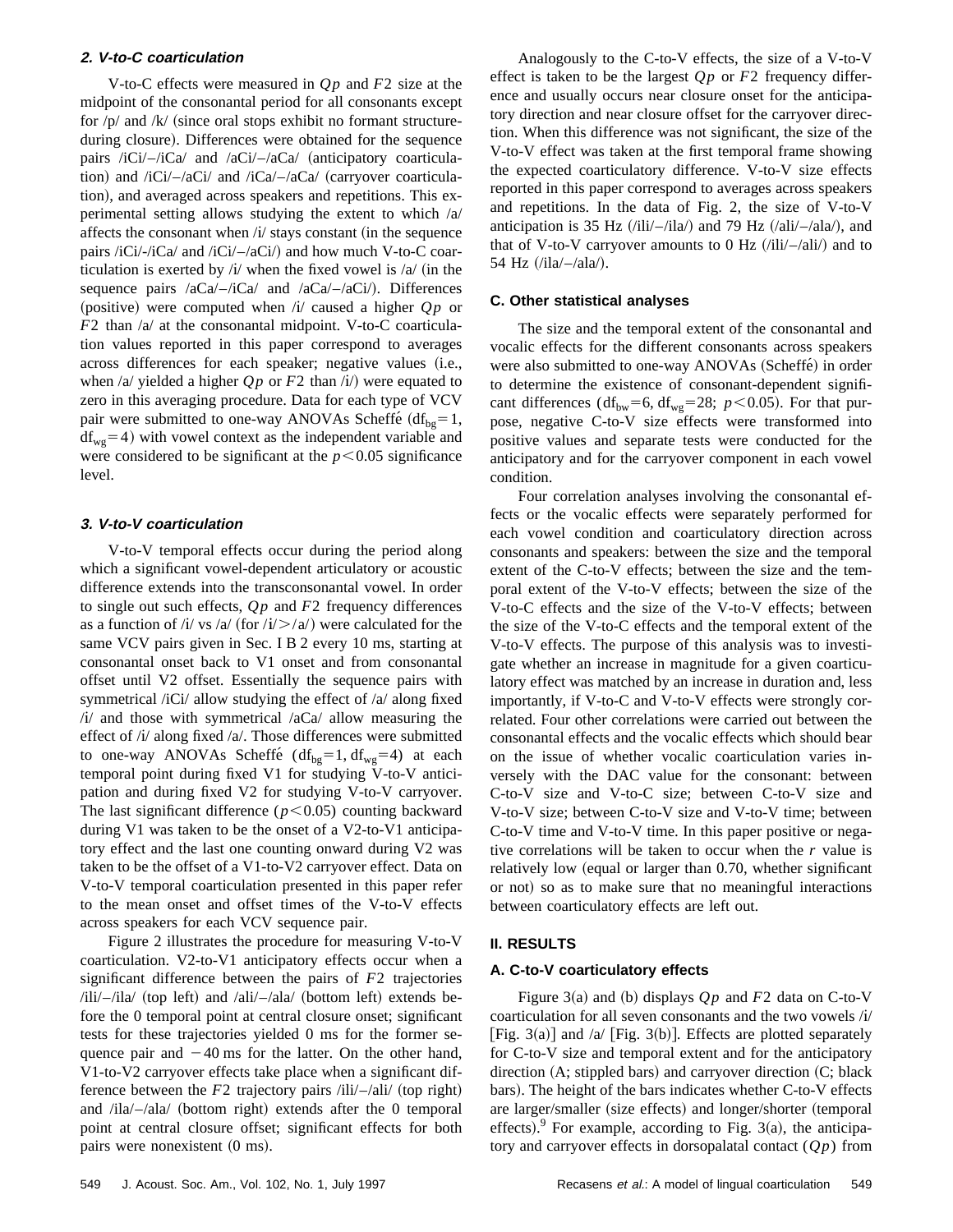

FIG. 3. (a) Mean C-to-V effects across repetitions and speakers for each consonant when the contextual vowel is /i/. Size effects in % of electrode activation and in Hz (left) and temporal effects in ms (right) are plotted separately for  $Qp$  (above) and  $F2$  (below), and for each coarticulatory direction, i.e., anticipatory (stippled bars) and carryover (black bars). (b) Same representation as in (a) when the fixed vowel is  $/a$ .

 $//\!\!/$  on  $//\!\!/$  are larger and longer than those exerted by other consonants and the situation for the *F*2 effects is essentially the same as that for the  $Qp$  effects referred to.

The numerical values for the coarticulatory effects represented in the figures are presented in Table I (means and standard errors). Size effects in the table are assigned a positive or a negative sign depending on whether the consonant causes an increase or a decrease in the *Q p* or *F*2 value for the vowel. Thus the table assigns a negative sign to the anticipatory and carryover size effects from  $\Lambda$  on  $\Lambda$  meaning that this consonant causes  $Qp$  and  $F2$  to lower during V1 and V2.

#### **1. /i/ context**

According to the predictions in the Introduction section  $(see Sec. B 1), coarticulation should not be too prominent in$ sequences made of compatible consonants involving tonguedorsum raising whether specified for the same DAC value as  $\frac{1}{i}$  (i.e., 3 in the case of alveolopalatals and velars) or for a lower DAC value (i.e., 2 for alveolars excluding  $//\prime$ ). C-to-V effects in *Q p* and *F*2 in the figure are indeed small and short for alveolopalatals  $/p/$  and  $\int$  and for velar /k/ although this trend is less clear for the carryover effects in  $Qp$  for reasons pointed out in Sec. II C 1  $a^{10}$  According to Table I, these effects are positive (in  $Q_p$ ) and slightly positive or negative  $(in F2)$  which is in accordance with these consonants being articulated with a similar degree of tongue-dorsum height to that for  $\pi/4$ . Size and temporal effects in  $Qp$  and  $F2$  for the alveolars  $/n/$  and  $/s/$  are often somewhat more prominent than those for alveolopalatals and velars which does not accord with the DAC value for alveolars being lower than that for  $/$ i. The intermediate status of the C-to-V size effects for  $/$ n $/$ and /s/ is reflected by their being significantly different from those for other consonants in some cases. The negative sign of the C-to-V size effects in  $Qp$  and  $F2$  for  $\ln/\text{and/s}/(\text{see}$ Table I) may account for this finding: It appears that the production of these two consonants involves some lowering of the tongue predorsum (presumably because of manner requirements in the case of /s/ and of language-specific constraints in the case of  $/n/$ ) which renders them not fully compatible with the tongue-dorsum raising gesture for  $/i$ .<sup>11</sup>

Little C-to-V coarticulation was expected to occur as a function of /p/ since bilabials do not involve tongue-dorsum activity ( $DAC=1$ ) and / $i$ / is specified for a maximum DAC value  $(3)$  (see Sec. B 1).  $Qp$  effects for bilabial  $/p/$  in the figure are indeed small and short. C-to-V effects in  $F2$  (also in  $F3$ ) for  $/p/$  were unexpectedly large and long; more specifically, size effects were found to be significantly larger than those for most other consonants. This outcome is probably unrelated to tongue-dorsum activity but to *F*2 and *F*3 of /{/ being highly sensitive to variations in lip rounding, i.e., to a protrusion of the lips, a decrease of their area or both  $(Fant, 1960)$ . The negative sign of the  $F2$  size effects in Table I is indeed related to lip closing for  $/p$ ;  $Qp$  size effects (which could be exclusively attributed to tongue predorsum lowering) are also negative but very small.

One scenario deserves special attention, i.e., the sequence /li/ with the participation of lingual gestures which are at the same time highly constrained  $\frac{d}{dx}$  /l/ and /i/ are both specified for  $DAC=3)$  and antagonistic (the vowel is produced with tongue-dorsum raising and fronting and the consonant with tongue-dorsum lowering and backing) (see Sec. B 1). The figure reveals the existence of large and long C-to-V effects in this case with size effects being significantly larger than those for most other consonants. This coarticulatory outcome indicates that the requirements for a highly constrained consonant override those for a highly constrained vowel when the two phonetic segments are produced with antagonistic lingual gestures. The negative sign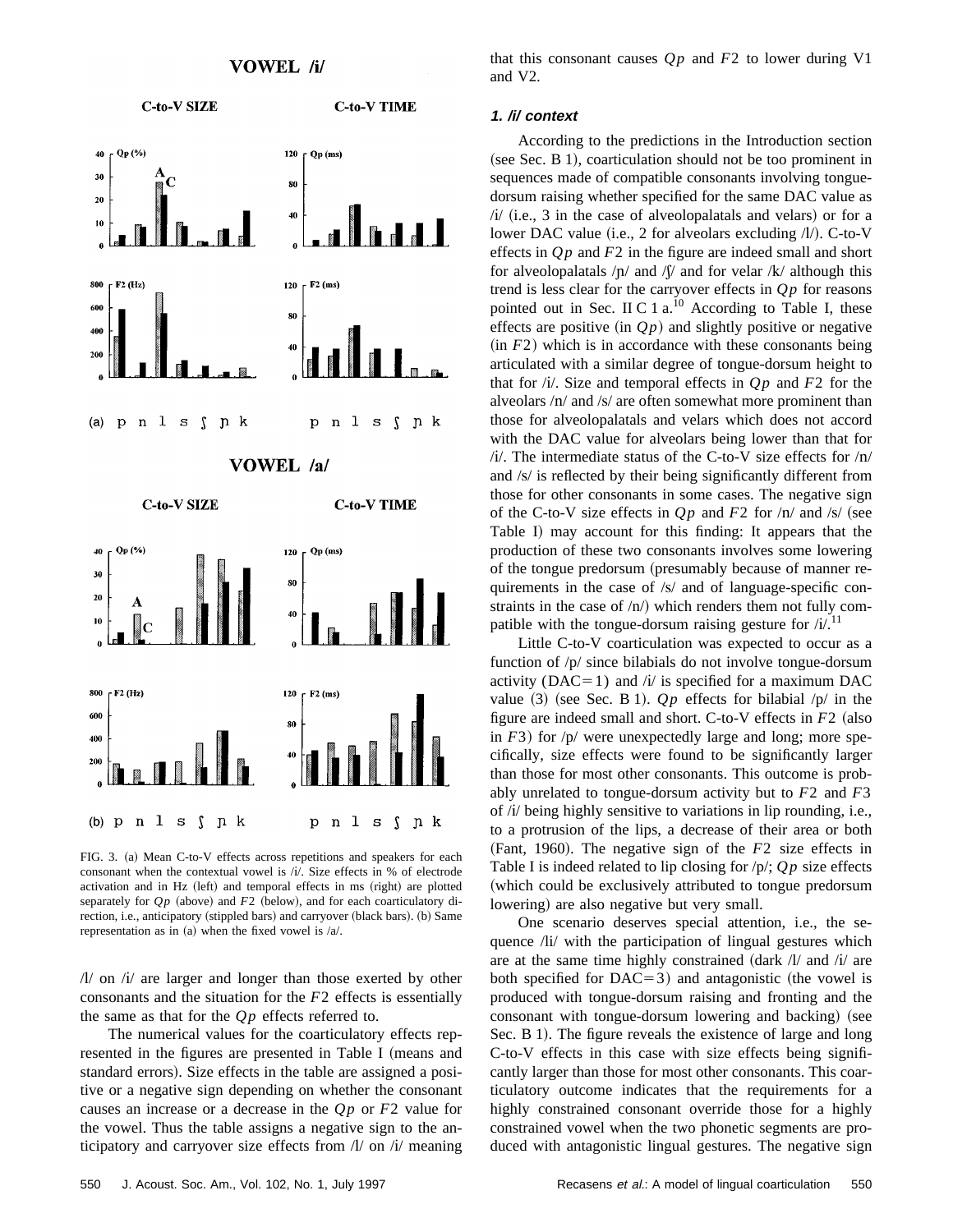TABLE I. Mean *Qp* and *F2* coarticulation values across speakers and repetitions for different consonants when the fixed vowel is /i/. Data are separately displayed for the size and the temporal extent of the C-to-V, V-to-C, and V-to-V effects at the anticipatory and carryover level. Size effects are given in % of electrode activation  $(Qp)$  and in Hz  $(F2)$ ; temporal effects are given in ms. C-to-V size effects can be positive or negative (i.e., the consonant contributes to a raising or a lowering of the  $Qp$  or  $F2$  frequency value for the vowel). An asterisk indicates the presence of significant V-to-C size effects ( $p$ <0.05). A variability measure (se=standard error) is also given.

|                | C to V        |                              |              |       |           | V to C |              | V to V    |        |              |        |           |  |
|----------------|---------------|------------------------------|--------------|-------|-----------|--------|--------------|-----------|--------|--------------|--------|-----------|--|
|                |               |                              | Anticipatory |       | Carryover |        | Anticipatory | Carryover |        | Anticipatory |        | Carryover |  |
|                | Vowel /i/     |                              | Size         | Time  | Size      | Time   | Size         |           | Sice   | Time         | Size   | Time      |  |
|                | /p/           | $\bar{\textbf{x}}$           | $-1.83$      | 0.00  | $-4.83$   | 8.00   | $26.67*$     | 31.00*    | 3.00   | 0.00         | 11.67  | 70.00     |  |
|                |               | se                           | 1.52         | 0.00  | 1.78      | 5.83   | 1.99         | 1.43      | 1.07   | 0.00         | 1.73   | 16.43     |  |
|                | /n/           | $\overline{\overline{x}}$    | $-9.33$      | 16.00 | $-8.33$   | 22.00  | 13.33*       | 15.83*    | 5.50   | 10.00        | 5.00   | 30.00     |  |
|                |               |                              | 2.73         | 10.30 | 3.11      | 10.68  | 1.86         | 1.92      | 1.20   | 10.00        | 1.21   | 20.00     |  |
|                | $\Lambda$     | $\frac{\text{se}}{\text{X}}$ | $-27.63$     | 52.00 | $-22.13$  | 54.00  | 13.38*       | 13.38*    | 6.50   | 14.00        | 4.13   | 2.00      |  |
|                |               | $\frac{\text{se}}{\text{X}}$ | 0.64         | 3.74  | 3.71      | 12.49  | 3.40         | 3.39      | 2.86   | 14.00        | 2.18   | 2.00      |  |
| Qp             | /s/           |                              | $-10.50$     | 26.00 | $-8.83$   | 20.00  | 8.83*        | 4.66      | 2.50   | 0.00         | 1.50   | 0.00      |  |
|                |               | se                           | 2.07         | 14.70 | 2.31      | 12.25  | 1.80         | 2.12      | 1.18   | 0.00         | 0.55   | 0.00      |  |
|                | $\sqrt{2}$    | $\overline{\mathbf{x}}$      | 2.17         | 16.00 | 2.00      | 30.00  | 4.00         | $6.83*$   | 1.50   | 8.00         | 5.33   | 28.00     |  |
|                |               | se                           | 0.68         | 16.00 | 2.72      | 23.24  | 1.57         | 1.61      | 0.93   | 8.00         | 2.21   | 20.83     |  |
|                | /n/           | $\bar{\textbf{x}}$           | 6.83         | 14.00 | 7.67      | 30.00  | 0.17         | 12.83*    | 1.00   | 6.00         | 6.94   | 23.33     |  |
|                |               |                              | 1.67         | 8.72  | 1.27      | 12.65  | 0.17         | 2.89      | 0.81   | 6.00         | 3.20   | 12.02     |  |
|                | /k/           | $\frac{\text{se}}{\text{X}}$ | 4.46         | 2.00  | 15.33     | 36.00  | $11.15*$     | 4.50      | 3.75   | 6.00         | 1.00   | 0.00      |  |
|                |               | se                           | 2.94         | 2.00  | 4.11      | 9.27   | 2.80         | 2.00      | 2.07   | 4.00         | 0.49   | 0.00      |  |
|                | /p/           | $\bar{\textbf{x}}$           | $-353.00$    | 24.00 | $-587.00$ | 40.00  | .            | $\cdots$  | 89.60  | 8.00         | 72.00  | 18.00     |  |
|                |               |                              | 109.43       | 6.78  | 84.35     | 6.32   |              |           | 21.67  | 8.00         | 28.02  | 11.14     |  |
|                | /n/           | $\frac{\text{se}}{\text{X}}$ | 15.20        | 28.00 | $-130.40$ | 38.00  | $632.13*$    | $646.10*$ | 309.20 | 26.00        | 415.60 | 46.00     |  |
|                |               |                              | 85.40        | 11.58 | 38.15     | 15.30  | 68.32        | 74.20     | 56.94  | 6.78         | 58.52  | 18.60     |  |
|                | $\Lambda$     | $\frac{\text{se}}{\text{X}}$ | $-732.00$    | 64.00 | $-552.40$ | 68.00  | 193.32*      | 86.97*    | 118.64 | 12.00        | 77.96  | 10.00     |  |
| F <sub>2</sub> |               |                              | 31.29        | 6.00  | 98.84     | 8.60   | 22.34        | 13.81     | 36.49  | 5.83         | 50.44  | 10.00     |  |
|                | /s/           | $\frac{\text{se}}{\text{X}}$ | $-116.00$    | 32.00 | $-149.60$ | 38.00  | 99.20*       | 137.40*   | 41.60  | 2.00         | 52.80  | 12.00     |  |
|                |               |                              | 51.74        | 22.67 | 43.90     | 13.56  | 33.11        | 37.26     | 24.68  | 2.00         | 8.62   | 9.70      |  |
|                | $\sqrt{\int}$ | $\frac{\text{se}}{\text{X}}$ | 20.80        | 0.00  | $-104.00$ | 38.00  | 104.00       | 116.40    | 48.80  | 0.00         | 74.00  | 0.00      |  |
|                |               |                              | 12.99        | 0.00  | 42.01     | 20.35  | 43.67        | 54.59     | 15.56  | 0.00         | 39.28  | 0.00      |  |
|                | /n/           | $\frac{\text{se}}{\text{X}}$ | 20.80        | 12.00 | $-48.80$  | 0.00   | 22.40        | 105.48*   | 26.40  | 4.00         | 33.67  | 0.00      |  |
|                |               |                              | 18.82        | 12.00 | 7.09      | 0.00   | 12.24        | 11.63     | 10.32  | 4.00         | 10.59  | 0.00      |  |
|                | /k/           | $\frac{\text{se}}{\text{X}}$ | 86.00        | 10.00 | 10.40     | 6.00   | .            | $\cdots$  | 41.00  | 8.00         | 94.20  | 50.00     |  |
|                |               | se                           | 42.17        | 10.00 | 58.25     | 4.00   |              |           | 23.11  | 5.83         | 52.44  | 27.93     |  |

of the C-to-V size effects in  $Qp$  and  $F2$  from  $\frac{1}{\alpha}$  on  $\frac{1}{\alpha}$  (Table I) reveals that the consonant contributes to much tongue dorsum lowering during the vowel.

According to Table III, correlations between C-to-V size and C-to-V temporal extent, i.e.,  $CV_s \times CV_t$ , yield high positive  $r$  values for  $Qp$  and  $F2$  and for the anticipatory and for the carryover direction meaning that the duration of the consonantal effect varies with its magnitude in the /i/ context condition. A close correspondence between C-to-V size and temporal extent can be seen for fixed  $(i)$  in Fig. 3(a). Larger effects are also longer (as those for  $\Lambda$ ) and smaller effects are also shorter (as those for  $/p/$  in  $Qp$  and for alveolopalatals and velars in  $F2$ ).

# **2. /a/ context**

According to predictions in Sec. B 1, prominent consonantdependent effects on /a/ should occur in scenarios where the consonant and the vowel are produced with opposing articulatory trajectories and the DAC value for the consonant exceeds the DAC value of 2 for  $/a$ . Figure 3(b) shows large and long C-to-V effects in *Q p* and *F*2 for consonants requiring tongue-dorsum raising and specified for a DAC maximum, i.e., alveolopalatals  $/p/$  and  $\sqrt{y}$  and velar /k/. These effects are often significantly different from those for other consonants. They are positive (Table II) meaning that the consonant causes tongue dorsum raising to occur during the vowel.

In comparison to alveolopalatals and velars, the size and temporal effects in the figure are usually smaller and shorter for the alveolars /n/, /s/, and dark /l/ and for the bilabial /p/. This is the expected outcome for consonants such as /n/ and /s/ involving different articulatory trajectories from that for the vowel and specified for the same moderate DAC value (see Sec. B 1). In this case, C-to-V effects can be somewhat more prominent than predicted since the tongue-dorsum position for the consonant is higher than that for the vowel (as revealed by  $Qp$  and  $F2$  effects for  $/na/$  and  $/sa/$  showing a positive sign; see Table II) and consonants tend to override vowels when the two phonetic segments are specified for the same DAC value and are antagonistic (as for  $\frac{di}{.}$  C-to-V effects of little prominence for /p/ accord with this consonant exhibiting a minimal DAC value (see Sec. B 1). These effects often exhibit a negative sign due to lip closing and/or some tongue lowering (Table II). The existence of smaller C-to-V effects in  $F2$  (also in  $F3$ ) from  $/p/$  on  $/a/$  than on  $/i/$ is in accordance with predictions in Fant's nomograms relat-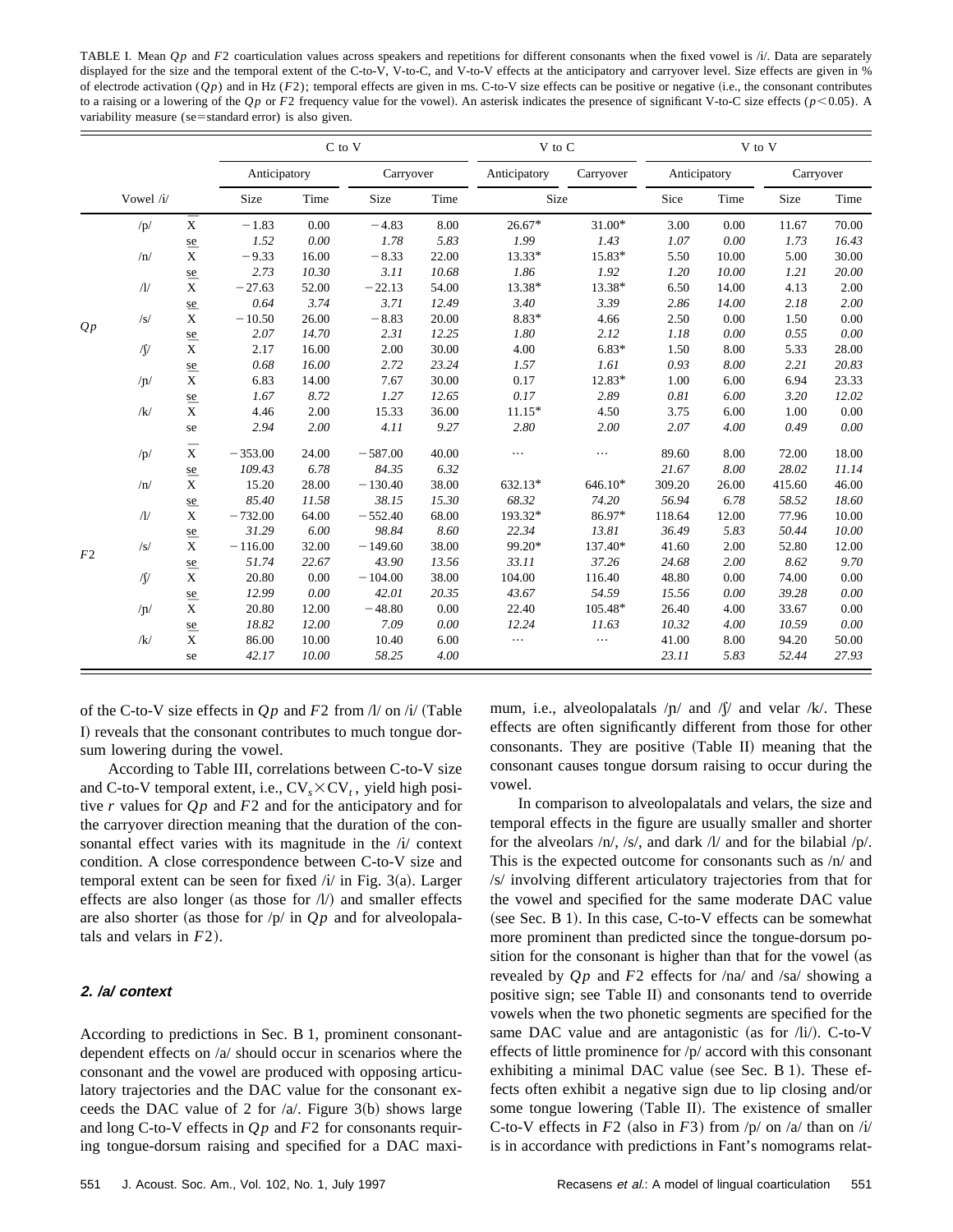TABLE II. Same contents as in Table I when the fixed vowel is /a/.

|                |            |                                 |              | C to V<br>V to C |           |          |              |           |              | V to V |           |       |  |
|----------------|------------|---------------------------------|--------------|------------------|-----------|----------|--------------|-----------|--------------|--------|-----------|-------|--|
|                |            |                                 | Anticipatory |                  | Carryover |          | Anticipatory | Carryover | Anticipatory |        | Carryover |       |  |
|                | Vowel /a/  |                                 | Size         | Time             | Size      | Time     | Size         |           | Size         | Time   | Size      | Time  |  |
| Qp             | /p/        | $\bar{\textbf{x}}$              | 2.00         | 0.00             | $-5.00$   | 42.00    | $17.17*$     | $21.50*$  | 3.67         | 30.00  | 2.83      | 6.00  |  |
|                |            |                                 | 0.50         | 0.00             | 1.97      | 28.00    | 2.91         | 2.89      | 1.87         | 30.00  | 1.76      | 4.00  |  |
|                | /n/        | $\frac{\text{se}}{\text{X}}$    | 13.00        | 22.00            | 2.00      | 16.00    | $9.67*$      | 12.17*    | 1.83         | 6.00   | 1.50      | 2.00  |  |
|                |            | se                              | 0.86         | 2.00             | 1.41      | 16.00    | 3.28         | 1.59      | 0.81         | 4.00   | 1.30      | 2.00  |  |
|                | $\Lambda$  | $\bar{\textbf{x}}$              | $\cdots$     | $\cdots$         | $\cdots$  | $\ldots$ | 5.50         | 4.75      | 1.28         | 22.00  | 2.97      | 10.00 |  |
|                |            |                                 |              |                  |           |          | 1.62         | 1.85      | 0.86         | 22.00  | 1.34      | 7.75  |  |
|                | /s/        | $\frac{\text{se}}{\text{X}}$    | 15.67        | 54.00            | $-0.33$   | 14.00    | $6.33*$      | 2.67      | 2.33         | 8.00   | 1.50      | 0.00  |  |
|                |            |                                 | 1.43         | 6.00             | 3.15      | 8.72     | 1.57         | 1.63      | 1.27         | 8.00   | 0.93      | 0.00  |  |
|                | $\sqrt{ }$ | $\frac{\text{se}}{\text{X}}$    | 38.50        | 68.00            | 17.67     | 68.00    | 0.17         | 2.17      | 1.50         | 0.00   | 0.33      | 0.00  |  |
|                |            |                                 | 2.90         | 5.83             | 3.76      | 11.58    | 0.17         | 1.33      | 0.55         | 0.00   | 0.33      | 0.00  |  |
|                | /n/        | $\frac{\text{se}}{\text{X}}$    | 36.50        | 48.00            | 26.83     | 86.00    | 3.17         | 14.83*    | 0.67         | 0.00   | 11.00     | 24.00 |  |
|                |            |                                 | 2.20         | 4.90             | 2.90      | 13.27    | 1.52         | 4.37      | 0.41         | 0.00   | 3.26      | 10.30 |  |
|                | /k/        | se $\frac{\text{se}}{\text{X}}$ | 23.00        | 26.00            | 32.84     | 68.00    | $20.00*$     | 12.83     | 10.67        | 6.00   | 6.50      | 6.00  |  |
|                |            | se                              | 5.76         | 7.48             | 3.91      | 12.00    | 2.06         | 4.76      | 3.24         | 4.00   | 3.37      | 6.00  |  |
|                | [p]        | $\bar{\textbf{x}}$              | $-179.20$    | 40.00            | $-137.00$ | 46.00    | $\cdots$     |           | 151.20       | 78.00  | 81.40     | 18.00 |  |
|                |            | $\frac{\text{se}}{\text{X}}$    | 27.67        | 4.47             | 34.00     | 15.68    |              |           | 29.81        | 15.94  | 18.62     | 8.00  |  |
|                | [n]        |                                 | 124.00       | 56.00            | 22.40     | 36.00    | 158.94*      | 172.91*   | 124.44       | 92.00  | 112.56    | 50.00 |  |
|                |            |                                 | 31.62        | 14.35            | 28.86     | 20.64    | 45.74        | 38.49     | 14.68        | 13.19  | 30.75     | 22.14 |  |
| F <sub>2</sub> | $[1]$      | $\frac{\text{se}}{\text{X}}$    | $-187.00$    | 52.00            | $-196.00$ | 40.00    | 197.27*      | 90.92*    | 99.39        | 52.00  | 29.09     | 6.00  |  |
|                |            | se                              | 40.72        | 13.93            | 31.21     | 3.16     | 21.66        | 21.08     | 13.02        | 17.44  | 13.21     | 6.00  |  |
|                | [s]        | $\bar{\textbf{x}}$              | 198.40       | 58.00            | 14.40     | 2.00     | 83.50        | 123.30    | 58.40        | 2.00   | 67.20     | 66.00 |  |
|                |            | se                              | 59.82        | 12.81            | 23.45     | 2.00     | 28.84        | 49.23     | 21.45        | 2.00   | 23.10     | 29.26 |  |
|                | $[]$       | $\overline{\overline{x}}$       | 364.80       | 94.00            | 151.20    | 44.00    | 114.80*      | 117.20    | 132.80       | 44.00  | 60.00     | 25.00 |  |
|                |            | se                              | 25.66        | 5.10             | 30.92     | 19.13    | 27.62        | 44.36     | 27.05        | 15.03  | 16.57     | 16.58 |  |
|                | [n]        | $\bar{\textbf{x}}$              | 472.00       | 84.00            | 475.20    | 126.00   | 89.32        | 186.80*   | 76.00        | 24.00  | 131.20    | 22.00 |  |
|                |            |                                 | 29.31        | 5.10             | 115.89    | 18.06    | 43.83        | 34.53     | 43.89        | 17.49  | 40.86     | 7.35  |  |
|                | $[k]$      | $\frac{\text{se}}{\text{X}}$    | 228.00       | 64.00            | 160.80    | 38.00    | $\cdots$     | $\cdots$  | 148.00       | 42.00  | 87.00     | 30.00 |  |
|                |            | se                              | 9.38         | 6.00             | 86.69     | 17.15    |              |           | 39.27        | 18.81  | 53.86     | 18.97 |  |

ing variations in lip rounding to changes in constriction location. As expected (Sec. B 1), dark  $\Lambda$  exerts moderate  $F2$ effects on /a/ in spite of the consonant being highly constrained since the two phonetic segments are produced with comparable articulatory trajectories and small differences in tongue-dorsum position. Thus for consonants specified for  $DAC=3$ ,  $C$ -to-V effects appear to be less prominent when the consonant and the vowel gestures are compatible (as for  $\langle$ la $\rangle$ ) than when they are antagonistic (as for  $\langle$ na $\rangle$ ). Negative C-to-V effects in  $F2$  for dark  $\Lambda$  (Table II) are consistent with this consonant requiring active tongue-dorsum lowering.

Analogously to the /i/ condition, C-to-V size effects and C-to-V temporal effects, i.e.,  $CV_{\gamma} \times CV_{\gamma}$ , are highly correlated in the  $/a$  condition (see Table III). High positive  $r$ values were obtained both for  $Qp$  (anticipatory effects) and

TABLE III. Correlations for C-to-V, V-to-C, and V-to-V effects in *Q p* and *F*2 across data for seven consonants and five speakers; lowercase *s* and *t* indicate size and temporal effects, respectively. *r* values at and above 0.70 are given independently for the anticipatory and carryover direction and for each fixed vowel condition. An asterisk indicates the presence of significant correlations ( $p$ <0.05).

|                                |              |           | Vowel /i/    |           | Vowel /a/    |           |              |           |  |
|--------------------------------|--------------|-----------|--------------|-----------|--------------|-----------|--------------|-----------|--|
|                                | Qp           |           | F2           |           | Qp           |           | F2           |           |  |
|                                | Anticipatory | Carryover | Anticipatory | Carryover | Anticipatory | Carryover | Anticipatory | Carryover |  |
| C effects                      |              |           |              |           |              |           |              |           |  |
| $CV_{s} \times CV_{t}$         | $0.94*$      | 0.79      | 0.84         | 0.73      | 0.81         |           | 0.84         | $0.94*$   |  |
| V effects                      |              |           |              |           |              |           |              |           |  |
| $VC_{s} \times VV_{s}$         |              | $0.91*$   | $0.99*$      | $0.99*$   | 0.82         |           |              | $1.00*$   |  |
| $VC_{s} \times VV_{t}$         |              | 0.87      | 0.95         | 0.96      |              |           | 0.72         |           |  |
| $VV_s \times VV_t$             |              | $0.94*$   | $0.95*$      |           |              | $0.91*$   | 0.71         |           |  |
| $C$ effects $\times V$ effects |              |           |              |           |              |           |              |           |  |
| $CV_{s} \times VC_{s}$         |              |           |              |           |              |           |              |           |  |
| $CV_{s} \times VV_{s}$         | 0.71         |           |              |           |              | 0.71      |              |           |  |
| $CV_s \times VV_t$             |              |           |              |           | $-0.85$      |           |              |           |  |
| $CV_r\times VV_r$              |              | $-0.70$   |              |           | $-0.79$      |           |              |           |  |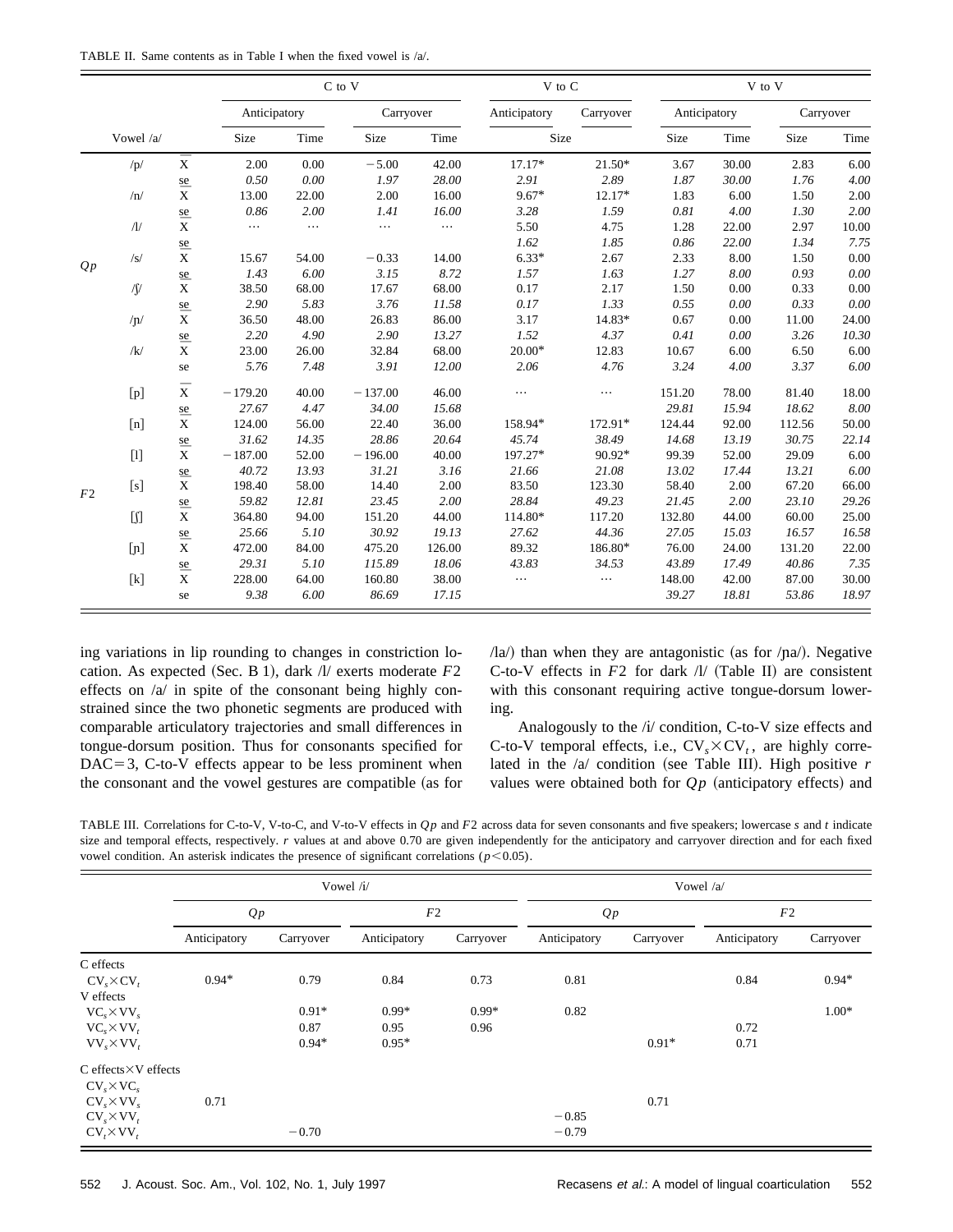for *F*2 (anticipatory and carryover effects). A close match between the C-to-V effects in size and temporal extent is apparent across consonants in the graphs of Fig.  $3(b)$ .

# **B. Vocalic coarticulatory effects**

# **1. Fixed /i/**

Figure  $4(a)$  displays the size and the temporal extent of vocalic coarticulation in the sequence pairs  $\ell i$ Ci $\ell$ –/iCa $\ell$  (anticipatory) and  $\frac{i}{Ci}$ – $\frac{i}{aCi}$  (carryover), i.e., the size of the vocalic effects at the consonantal midpoint  $(V-to-C)$  and their size and temporal extent during the fixed vowel  $\pi$ / $(V$ to-V). Effects are always positive and occur when the  $Qp$  or *F*2 value for /*i*/ exceeds that for /*a*/.

The data in Fig.  $4(a)$  show that vowel-dependent effects in *Q p* and/or *F*2 tend to be larger and longer for consonants specified for lower DAC values (bilabial  $/p/$ , alveolar  $/n/$ ) than for consonants requiring more active tongue-dorsum control (dark /l/, fricative /s/, alveolopalatals, velars). This finding is in accordance with the degree of coarticulatory resistance varying directly with the DAC value for the consonant and with the DAC value for  $/s/$  being higher  $(3)$  than that for  $/n/$  (2). The size effects for  $/p/$  and  $/n/$  are significantly different from those for other consonants; moreover the  $Qp$  effects are significantly larger for  $\sqrt{p}$  vs  $\sqrt{n}$  which accords with DAC differences between the two consonants.

Correlation data for the /{/ context condition in Table III often reveal high positive *r* values between the size of the V-to-C effects, and the size and the temporal extent of the V-to-V effects (i.e.,  $VC_s \times VV_s$ ,  $VC_s \times VV_t$ ), and between the two latter magnitudes (i.e.,  $VV_s \times VV_t$ ). This trend occurs for *F*2 both at the anticipatory and carryover levels, and for  $Op$  at the carryover level. Figure  $4(a)$  reveals that consonants allowing large vocalic size effects are the same ones allowing long vocalic effects in temporal extent  $/(p/$ ,  $/n/$ ), while vocalic effects are usually small and short for another set of consonants (dark  $/l$ ,  $/s$ , alveolopalatals, velars).

Negative correlation values between the consonantal and the vocalic effects should be taken as evidence that the latter vary inversely with respect to the former (see Sec. I C). As shown in Table III, only one high negative correlation (i.e.,  $CV_t \times VV_t$ ) was obtained out of 16 possibilities. Low correlation values occur since the degree of vocalic coarticulation is inversely related to the degree of C-to-V coarticulation in some cases  $(1/1)$  but not in others (alveolopalatals, velars). Thus while dark /l/ exerts maximal C-to-V coarticulation and allows vowel-dependent effects of little prominence, alveolopalatals and velars exhibit little C-to-V and vocalic coarticulation.

# **2. Fixed /a/**

Vocalic coarticulatory effects for fixed /a/ are displayed in Fig.  $4(b)$ .  $F2$  effects in temporal extent reveal the expected trend for consonants specified for higher DAC values to allow lesser vocalic coarticulation than consonants with lower DAC values. Indeed, dorsal  $\Lambda/\Lambda$ ,  $\Lambda/\Lambda$ ,  $\Lambda/\Lambda$ , and  $\Lambda/\Lambda$  and fricative  $/s/$  (which appears to be specified for a high DAC value) allow shorter V-to-V anticipatory temporal effects in *F*2 frequency than consonants /p/ and /n/ requiring lesser tongue-dorsum activation.

V-to-C size effects in *Q p* are also most prominent for consonants /p/ and /n/ (for /p/ $>$ /n/) specified for low DAC values, as well as for /k/ which may be due to vowel-related changes in velar closure fronting; these effects for /p/ and /k/ (also V-to-V size effects in  $Qp$  for  $\langle k \rangle$  are significantly larger than those for other consonants. V-to-C size effects in *F*2 are small and show a less coherent picture, with anticipatory size effects decreasing in the progression  $/1$ / $>$ / $n/$ ,  $\sqrt{(x)}$ /s/,  $\sqrt{n}$  for most speakers. V-to-V size effects in  $Qp$  and *F*2 and V-to-V temporal effects in *Q p* are very small and short.

Correlation data for the /a/ context condition in Table III yield similar results to those for the /{/ condition. High positive *r* values occur at least once for correlations involving vocalic effects exclusively, i.e.,  $VC_s \times VV_s$ ,  $VC_s \times VV_t$ ,  $VV_s \times VV_t$ , meaning that there is a good correspondence between vowel-dependent size and temporal coarticulation. An inverse correlation between vocalic coarticulation and consonantal coarticulation was found to hold just for 2 out of 16 correlation pairs (i.e.,  $CV_s \times VV_t$ ,  $CV_t \times VV_t$ ). The absence of high negative correlations between the consonantdependent and vowel-dependent effects appears to be mostly related to the high variability in the coarticulatory effects across consonants (given the considerable number of consonants included in the correlation analyses) and to  $\alpha$  exhibiting little dorsopalatal contact  $(Qp)$  correlations only).

#### **3. Articulatory dimension of the V-to-C effects**

Data on V-to-C coarticulation in Tables I and II and those for the individual speakers reveal a trend for the voweldependent effects during the consonantal period to favor the target articulatory position for the consonant.

A comparison between V-to-C effects in the two tables reveals that consonants  $/p/$  and  $/k/$  requiring a high tonguedorsum position allow larger effects in tongue-dorsum raising (exerted by  $\pi/$  in the fixed  $\pi/$  context) than in tonguedorsum lowering (exerted by  $/a/$  in the fixed  $/i/$  context). This is so for the coarticulatory effects in  $Qp$  (/p/, /k/) and in  $F2$  (/ $p$ ). Thus for example, the size of the anticipatory and carryover effects in  $F2$  for  $/\eta$  is 89.32 Hz and 186.8 Hz in the fixed /a/ context but only 22.4 Hz and 105.48 Hz in the fixed  $\pi$  context. *F2* and dorsopalatal contact  $(Qp)$  trajectories for  $/p/$  in Fig. 5 suggest that the raising movement for  $\alpha$ <sub>i</sub>  $\alpha$ <sub>i</sub>  $\alpha$ <sub>i</sub>  $\alpha$ <sub>i</sub>  $\alpha$ <sub>i</sub>  $\alpha$ <sub>i</sub>  $\alpha$ <sub>i</sub>  $\alpha$ <sub>i</sub>  $\alpha$ <sub>i</sub>  $\alpha$ <sub>i</sub>  $\alpha$ <sub>i</sub>  $\alpha$ <sub>i</sub>  $\alpha$ <sub>i</sub>  $\alpha$ <sub>i</sub>  $\alpha$ <sub>i</sub>  $\alpha$ <sub>i</sub>  $\alpha$ <sub>i</sub>  $\alpha$ <sub>i</sub>  $\alpha$ <sub>i</sub>  $\alpha$ <sub>i</sub>  $\alpha$ <sub>i</sub>  $\alpha$ <sub>i</sub>  $\alpha$ <sub>i</sub>  $\alpha$ <sub>i</sub>  $\alpha$ <sub>i</sub>  $\alpha$ <sub>i</sub>  $\alpha$ <sub>i</sub>  $\alpha$ <sub></sub> sure offset) than the lowering movement for /ina/ (it begins during closure or somewhat later and ends during the V2 period). It thus appears that the tongue dorsum early achieves a high position when  $\pi/$  follows  $\alpha/$  and holds this position as long as possible when  $/p/$  follows  $/i/$ .

Dark /l/, on the other hand, allows effects in tonguedorsum lowering exerted by  $\alpha$  in the fixed  $\alpha$  context over those exerted by  $\lambda i$  in the fixed  $\lambda a$  condition which accords with this consonant involving active tongue-dorsum lowering. This trend is at work for the *Q p* data but not so for the  $F2$  data (see Tables I and II).  $Qp$  and  $F2$  data in Fig. 5 reveal indeed that the lowering trajectories for /ila/ begin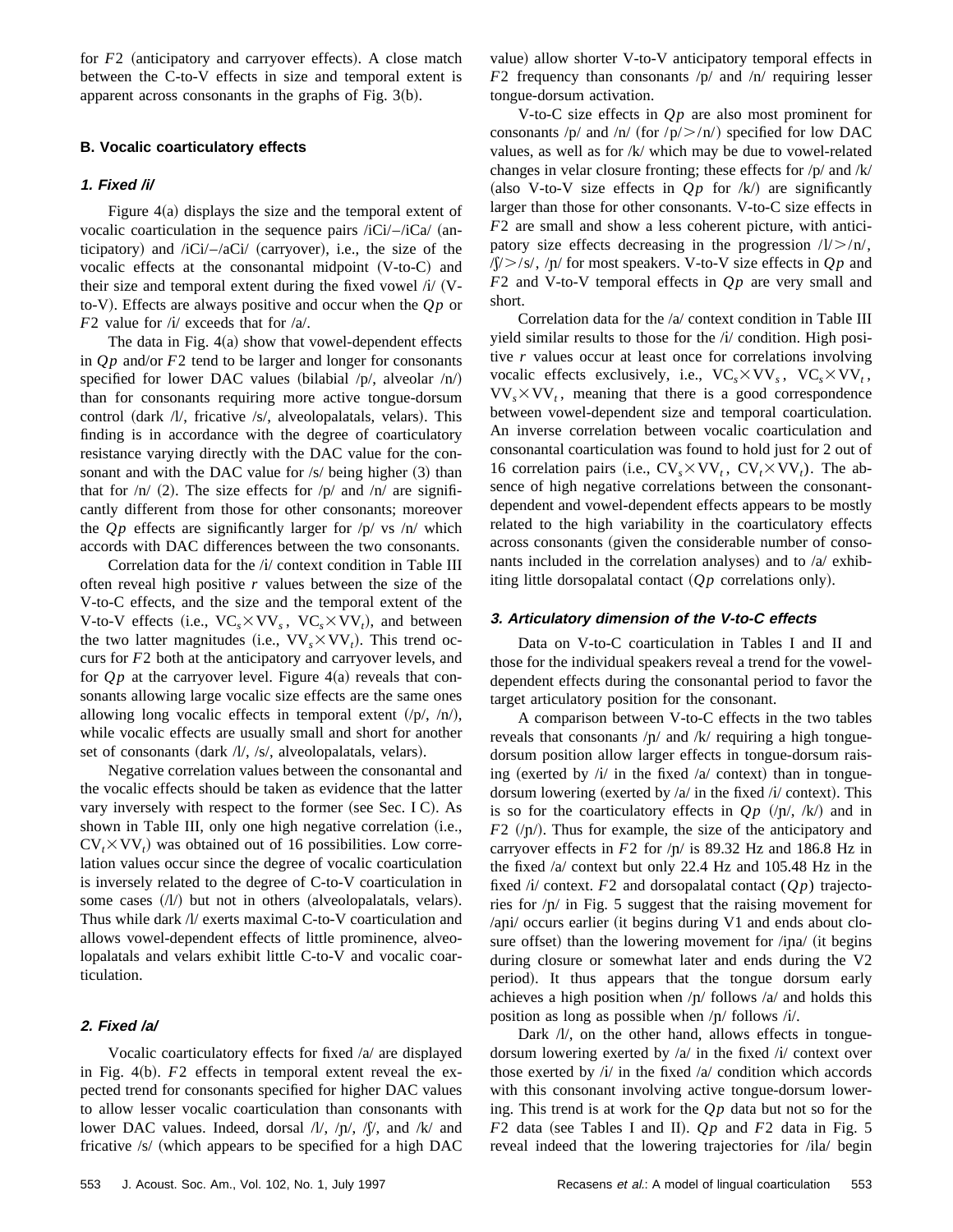# FIXED /i/



FIG. 4. (a) Mean V-to-C and V-to-V effects across repetitions and speakers for each consonant when the fixed vowel is /i/. Size effects in % of electrode activation and in Hz (left: V-to-C, middle: V-to-V) and temporal effects in ms (right: V-to-V) are plotted separately for *Qp* (above) and *F2* (below), and for each coarticulatory direction, i.e., anticipatory (dotted bars) and carryover (black bars). (b) Same representation as in (a) when the fixed vowel is  $/a$ .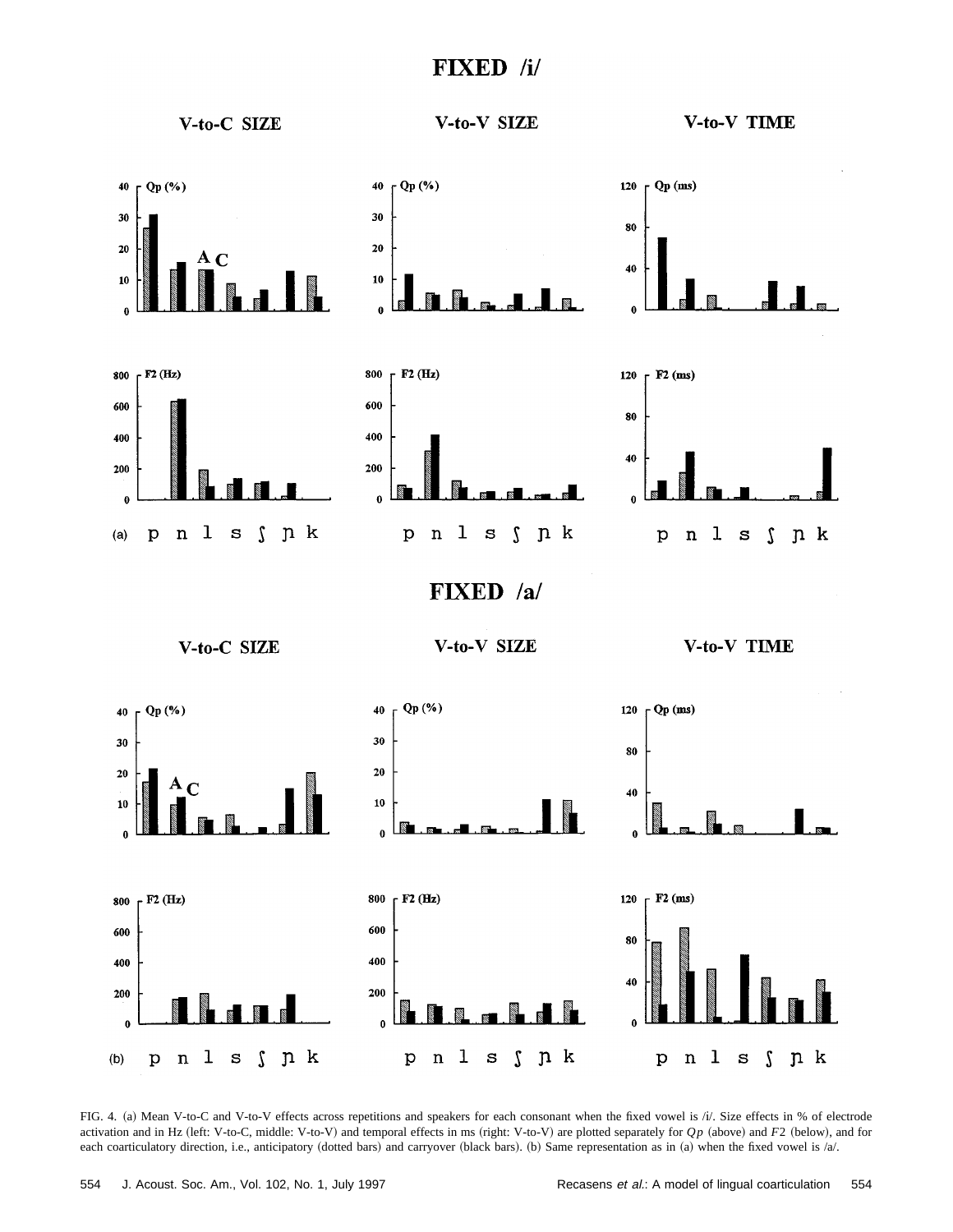

FIG. 5. *Qp* trajectories (left) and *F*2 trajectories (right) for the sequences /aCi/ (dashed lines) and /iCa/ (solid lines) lined up at the onset of the consonantal period (0-ms value along the temporal axis). Short vertical marks crossing the *F*2 and *Qp* trajectories have been inserted at the offset of the consonantal period. Data correspond to a single speaker, i.e., JP  $(l/l,/n/, np/$  and DR  $(l/, np/$ .Trajectories for  $p/$  have been displayed for *Qp* only (no formant structure is available during the closure period for this consonant); vertical marks have been indicated at closure offset and at burst offset in this case.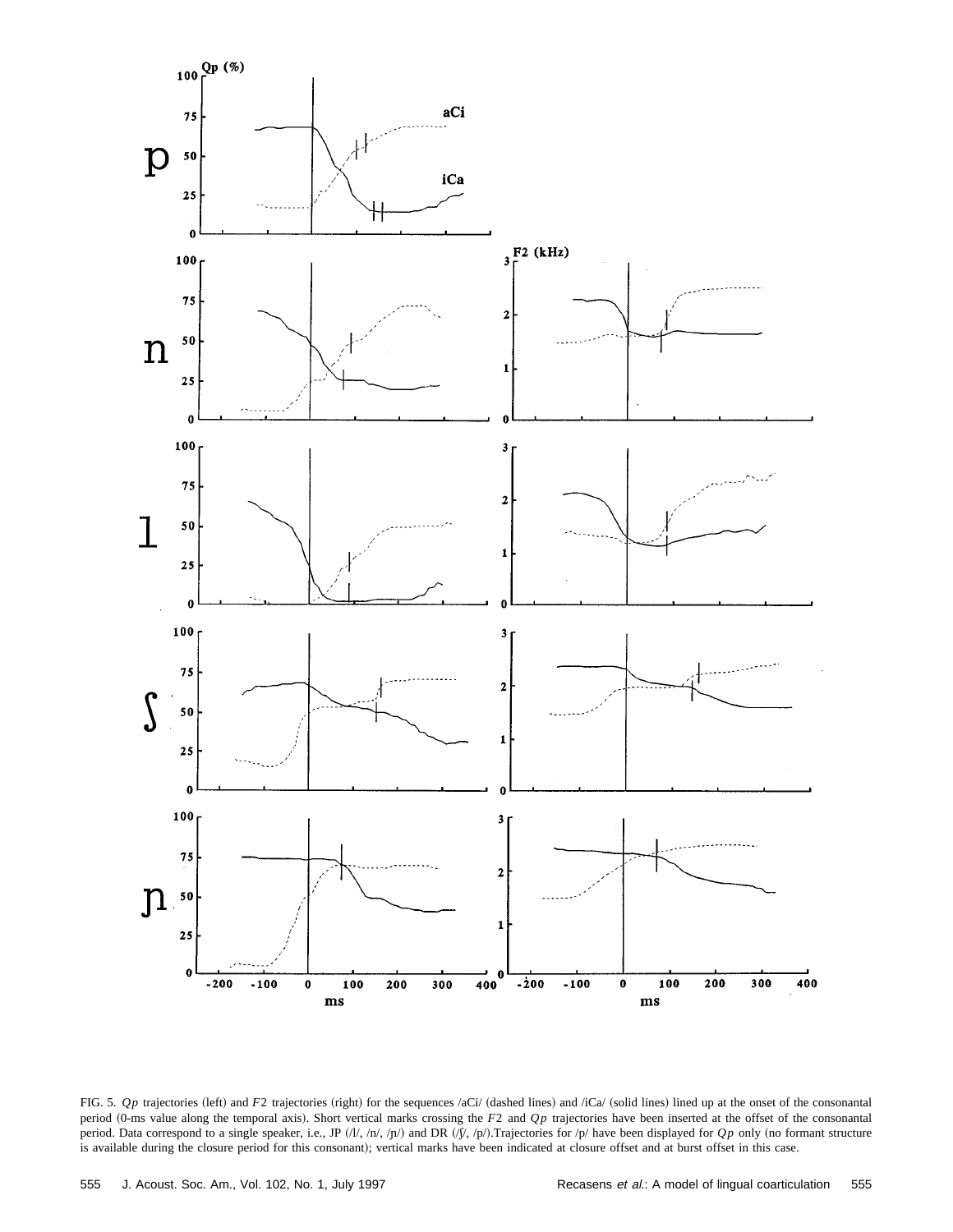earlier (during V1) and achieve an earlier endpoint (during closure) than the raising trajectories for  $/ali/$  (in this case raising onset occurs toward the end of V1 or during the central closure period and a raising maximum is not achieved until the  $V2$  period). It is thus apparent that the tongue reaches and maintains a low target position for the production of dark /l/ which is more compatible with that for a low vowel than with that for a high vowel.

According to data in Tables I and II, bilabial  $/p/(Op)$ and dentoalveolar  $/n/(Op, F2)$  also allow more prominent effects from  $\alpha$  in the fixed  $\dot{\alpha}$  condition than effects from  $\dot{\alpha}$ in the fixed  $/a$  condition.  $Qp$  trajectories for bilabial  $/p/$  in Fig. 5 show indeed that, although the increase in lingual contact for /api/ and the contact decrease for /ipa/ begin more or less at the same time (at V1 offset), the latter ends earlier (at closure offset) than the former (during V2). This finding suggests that bilabial /p/ is more sensitive to tongue-dorsum lowering effects than to tongue-dorsum raising effects, which is consistent with this lingual region exhibiting a low position at rest. Trajectories for /n/ in the figure show that, analogously to dark /l/, *F*2 lowering onset for /ina/ occurs earlier (during V1) than  $F2$  raising onset for/ani/ (at the end of the closure period); the offset of these *F*2 trajectories also takes place much earlier after  $\frac{1}{4}$  (at closure onset) than after /a/ (during V2). As for the  $Qp$  data, the lowering trajectory for /ina/ and the raising trajectory for /ani/ start more or less simultaneously during V1 while their endpoint is achieved earlier for the former (at closure offset) than for the latter (during V2). Predominance of the vowel-related lowering effects for /n/ is a quite unexpected outcome since the tongue dorsum should exhibit a high position during the production of this consonant if subject to coupling effects with the primary tongue tip articulator. This finding suggests that /n/ and perhaps other dentoalveolar consonants may differ with respect to tongue-dorsum height across languages  $(i.e.,/n/$ would be specified for a rather low tongue-dorsum position in Catalan) and that articulatory regions which are not involved in the closure or constriction making process may be actively controlled.

Data in Tables I and II reveal that fricatives  $/s/$  and  $\sqrt{s}/s$ also favor slightly the effects from  $/a$  over those from  $/i$  (for *Qp* and *F*2 in the case of /s/, and for *Qp* in the case of  $\Lambda$ . The situation for fricatives is exemplified by the *Q p* and *F*2 trajectories for  $\sqrt{y}$  in Fig. 5 (the /s/ trajectories show an analogous behavior to those for  $\sqrt{v}$  in the figure). Table II indicates a slight predominance of the vowel-dependent lowering vs raising effects for these consonants (thus, for example, V-to-C effects for /s/ amount to 99.2 Hz and 137.4 Hz in the fixed /i/ context, and to 83.5 Hz and 123.3 Hz in the fixed  $/a$  context). These V-to-C data are not in agreement with the onset times of trajectory movement in Fig.  $5$  (since raising onset for /afi/ occurs earlier than lowering onset for  $\ell$ ifa $\ell$ ) and may be related to  $Qp$  and  $F2$  raising trajectories achieving a plateau while the corresponding lowering trajectories exhibit continuous motion.

# **C. Coarticulatory direction**

In order to evaluate the relative salience of the two coarticulatory directions, values for the size and the temporal





FIG. 6. (a) Differences in coarticulatory direction for the C-to-V effects for each consonant across repetitions and speakers when the contextual vowel is /i/. Predominance of the anticipatory component yields a negative value (below the 0 line); predominance of the carryover component yields a positive value (above the 0 line). Size effects in % of electrode activation and in Hz (left) and temporal effects in ms (right) are plotted separately for  $Qp$ (above) and  $F2$  (below). (b) Same representation as in  $(a)$  when the fixed vowel is /a/.

extent of the anticipatory component have been subtracted from those of the carryover component (see Tables I and II) and the resulting differences have been displayed in Fig.  $6(a)$ and  $(b)$  (consonant-dependent effects) and in Fig. 7(a) and (b) (vowel-dependent effects). Differences in sign have not been taken into account in the subtraction procedure. Negative values in the figures indicate that anticipation prevails over carryover; positive values indicate the opposite relationship.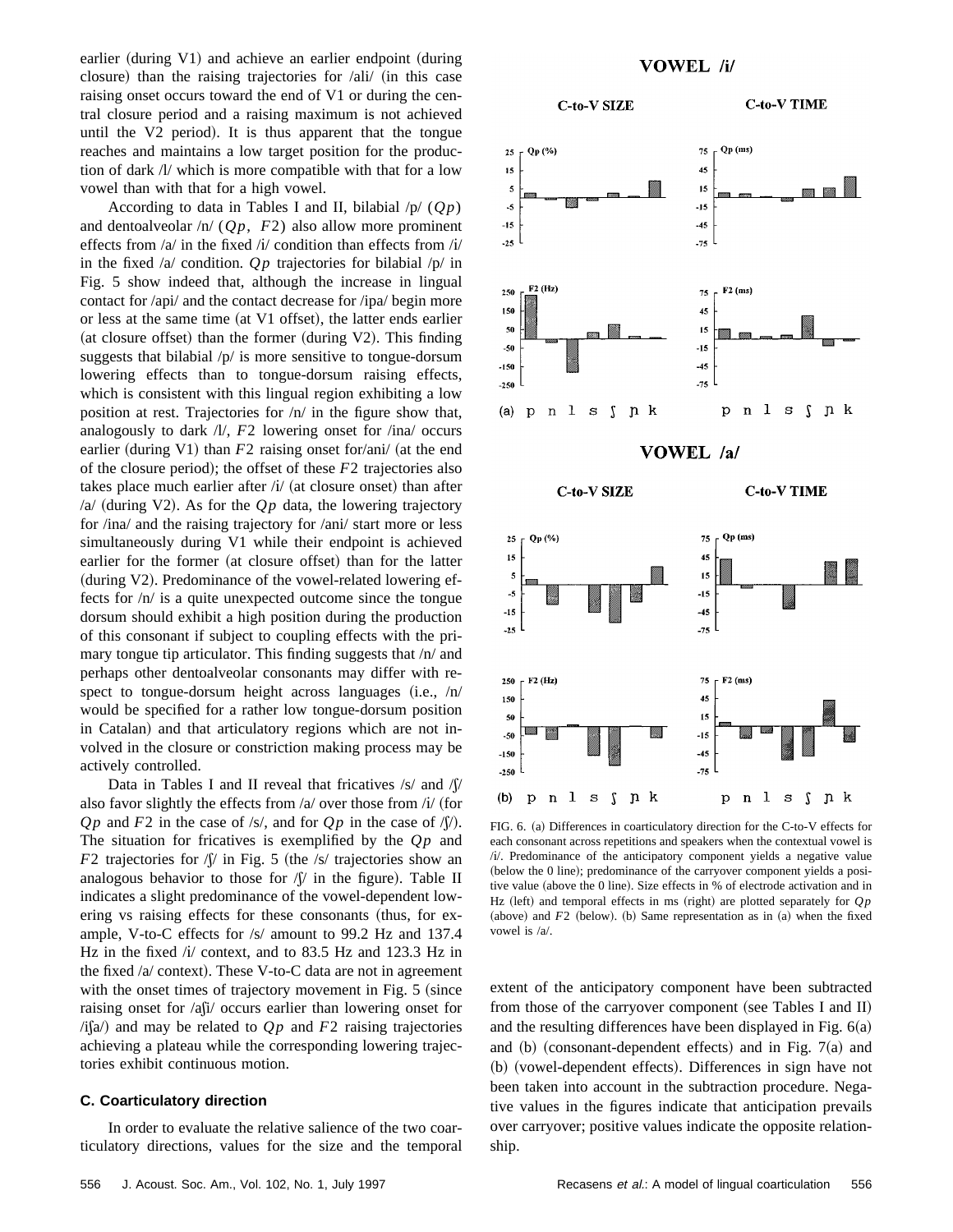# **FIXED** /i/



FIG. 7. (a) Differences in coarticulatory direction for the V-to-C and V-to-V effects for each consonant across repetitions and speakers when the fixed vowel is /i/. Predominance of the anticipatory component yields a negative value (below the 0 line); predominance of the carryover component yields a positive value (above the 0 line). Size effects in % of electrode activation and in Hz (left: V-to-C, middle: V-to-V) and temporal effects in ms (right: V-to-V) are plotted separately for  $Qp$  (above) and  $F2$  (below). (b) Same representation as in (a) when the fixed vowel is /a/.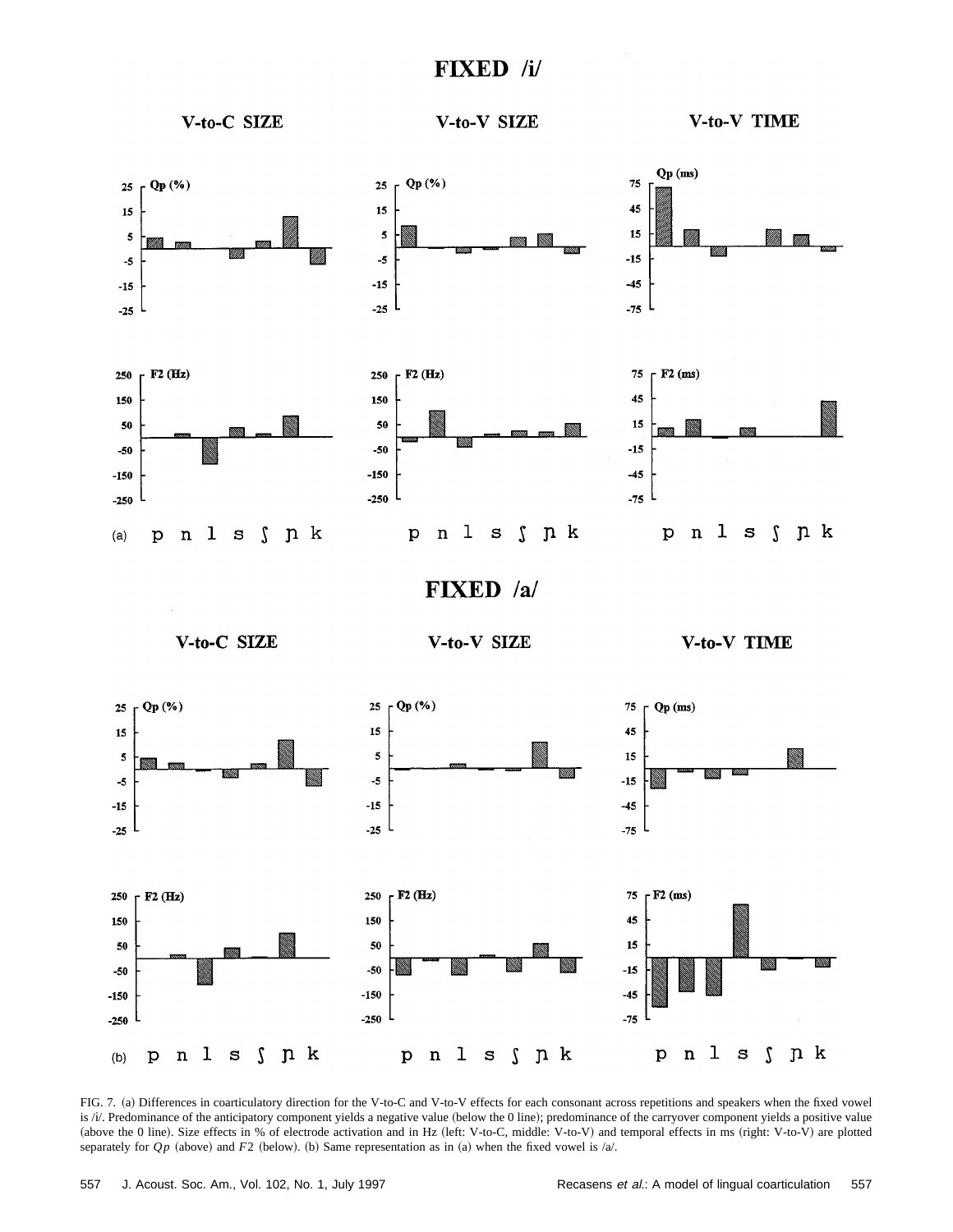### **1. C-dependent coarticulation**

*a. /i/ context.* According to Fig.  $6(a)$ , C-to-V effects in *Q p* and *F*2 show some noticeable trends in coarticulatory direction. On the one hand, alveolopalatals and velars tend to favor carryover over anticipatory coarticulation in size and temporal extent; the absence of much C-to-V anticipation in a sequence made of two comparable highly constrained phonetic segments (such as  $/\sqrt{p}$ , /p/, or /k/ and the vowel /i/) may lead to the prevalence of the carryover component associated with the mechanico-inertial properties of the tongue-dorsum raising gesture. On the other hand, dark  $\Lambda$  exerts larger (but not longer) anticipatory than carryover effects; the salience of the C-to-V anticipatory effects in this case appears to be linked to the performance of the highly constrained lingual gesture for the consonant when preceded by the antagonistic vowel /i/.

Speaker-dependent  $Qp$  and  $F2$  data reveal no clear coarticulatory direction pattern for the alveolars /s/ and /n/ although most speakers favor the carryover direction in some instances. Size and temporal effects for the bilabial /p/ also show predominance of the carryover component which may be related to the influence of the bilabial release and, as for the other nondorsal consonants /n/ and /s/, to the inertial requirements associated with the raising of the tongue dorsum induced by the vowel /i/.

*b. /a/ context. Qp* and  $F2$  data in Fig. 6(b) show that fricatives resemble other constrained consonants in exerting strong gestural anticipation: Size and temporal data reveal that  $/s/$  and  $\sqrt{s}/$  often favor the C-to-V anticipatory component. To a lesser extent, predominance of anticipation over carryover is also at work for the alveolars  $/n/$  (size and temporal coarticulation in  $Qp$  and  $F2$ ) and  $\Lambda$ / (coarticulation in *F*2 temporal extent for four speakers). Overall, alveolars may give preference to the anticipatory component in line with the tongue dorsum being ruled by apical activity and not being subject to strong mechanico-inertial constraints during their production in the /a/ context; consonants subject to important manner requirements, i.e., fricatives, give particular emphasis to the anticipatory direction.

More retracted dorsal consonants exhibit a different behavior. Alveolopalatal  $/p/$  favors anticipatory size effects in  $Qp$  and also in  $F2$  [for four speakers in spite of Fig. 6(b) not showing so since one speaker exhibits very large carryover effects], presumably because the articulatory manifestation of the dorsal gesture is more /j/-like at consonantal release than at consonantal formation; temporal effects in *Q p* and *F*2 for  $/\pi$  are however longer at the carryover versus anticipatory level. Regarding velar /k/, C-to-V effects are larger and longer for the carryover vs anticipatory direction  $(Qp)$ and for the anticipatory versus carryover direction (*F*2). The finding of more prominent carryover than anticipatory effects for dorsals vs alveolars is in accordance with the mechanicoinertial properties associated with the tongue-dorsum raising gesture for the former consonantal class.

No clear coarticulatory direction holds for bilabial /p/ which favors anticipation in *F*2 size and perhaps carryover in  $Qp$  size (longer carryover vs anticipatory effects in  $Qp$ for this consonant are associated with two speakers only).

# **2. V-dependent coarticulation**

*a. Fixed /i/.* According to Fig. 7(a) highly constrained dark /l/, which favors consonant-dependent anticipation, often gives priority to the anticipatory direction for the vocalic effects in size and temporal extent. On the other hand, consonants assigning more weight to carryover over anticipation for the C-to-V effects also allow more prominent voweldependent carryover than anticipation, i.e.,  $/p/$  and  $//(p$  (in  $Qp$  and  $F2$ ) and /k/ (in  $F2$ ).

Consonants giving much less clear priority to a specific direction in consonant-dependent coarticulation favor no obvious direction when the vowel-dependent effects are taken into consideration. This is so for most speakers in the case of  $/p/$  (which shows prevalence of the carryover direction in *Q p* and of the anticipatory direction in *F*2 size for four speakers) and of  $/s/$  (which favors the anticipatory component for the *Q p* size effects and the carryover component for the  $F2$  effects). While exhibiting a similar behavior to  $/p/$ and /s/ in C-to-V directionality, alveolar /n/ gives some more weight to the carryover over the anticipatory component component for the vocalic effects.

*b. Fixed /a/. Qp* and  $F2$  data in Fig. 7(b) reveal the existence of maximal vocalic anticipation for consonants  $(\pi/(\eta)/\pi/(\eta)/\eta)$  giving preference to no clear C-to-V coarticulatory direction  $/(p)$  or to C-to-V anticipation  $/(n/$ ,  $/l)$ . There is a trend to favor more prominent vocalic effects in *F*2 size and temporal extent and in  $Qp$  temporal extent at the anticipatory vs carryover level for /p/, /l/, and /n/; somehow V-to-C trends in  $Qp$  for  $/p$  and  $/n$  are larger at the carryover level. Velar /k/ also tends to favor the anticipatory component for the vocalic effects whether related to a more salient consonant-dependent carryover component (for  $Op$ ) or anticipatory component (for  $F2$ ); preference for vocalic anticipation for  $/k/$  in the fixed  $/a/$  context condition follows from specific constraints in the production of velars (see Sec. III). Alveolopalatal  $/p/$ , which exerts longer C-to-V effects at the carryover level than at the anticipatory level, is the only consonant clearly allowing more prominent vowel-dependent carryover vs anticipatory coarticulation. Fricatives, which clearly exert more prominent anticipatory versus carryover effects, may give more weight to either the vowel-dependent anticipatory or the carryover component: There is a trend for /s/ to favor  $Qp$  anticipation and  $F2$  carryover; as for  $\sqrt{y}$ , vocalic size effects are quite small for  $Qp$  and may give priority to the anticipatory direction for *F*2.

#### **III. GENERAL SUMMARY AND DISCUSSION**

Data reported in Sec. II confirm the validity of the DAC model of coarticulation in many respects. Consonants and vowels were assigned different DAC values depending on the degree of tongue-dorsum constraint during their production, i.e., 3 to alveolopalatals, palatals, velars, and dark /l/, 1 to bilabials and the schwa, and 2 to those consonants and vowels the production of which involves some uncontrolled tongue-dorsum activity  $/(n/$ ,  $/a/$ ). It was also suggested that manner requirements could raise the DAC value (e.g., from  $2$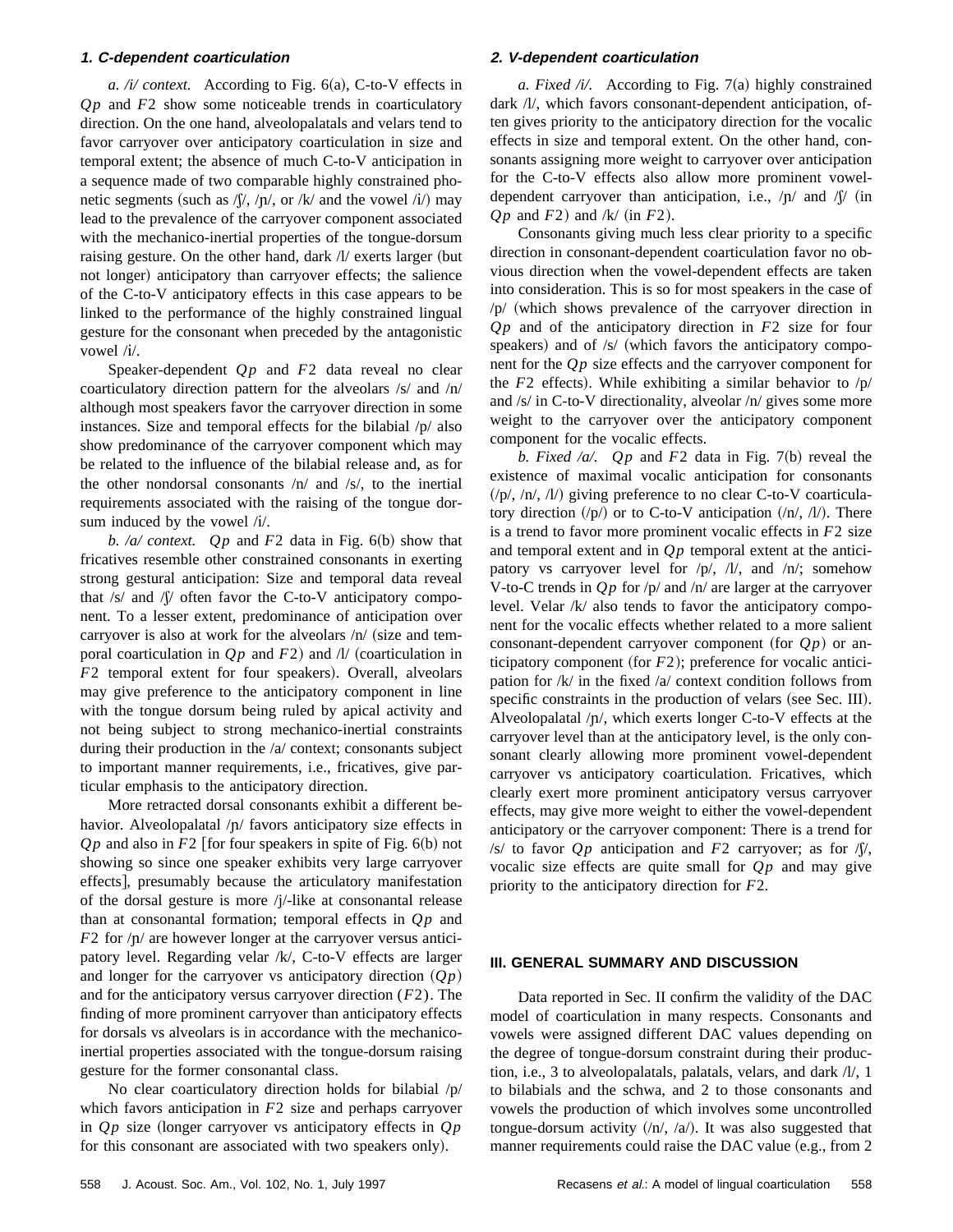to 3 for  $\sqrt{s}$ . As shown next, this DAC scale accounts to a large extent for the C-to-V, V-to-C, and V-to-V effects reported in the present study.

An important finding was that the prominence of the C-to-V effects depends both on the relative DAC specification for the two adjacent phonetic segments as well as on their articulatory trajectories being compatible or antagonistic. When the consonant and the vowel are specified for the same DAC value, C-to-V effects are negligible in a situation of gestural compatibility (e.g.,  $\langle \text{pi} \rangle$ ) and become more prominent as the degree of gestural antagonism increases  $(e.g., for$  $\frac{di}{dx}$  vs  $\frac{na}{y}$ ,  $\frac{sa}{y}$ . When the consonant is specified for a higher DAC value than the vowel, C-to-V effects increase with the degree of gestural antagonism involved (e.g., for  $/pa/ vs /la/$ ). Negligible C-to-V coarticulation occurs when the DAC value for the vowel exceeds that for the consonant (e.g., for  $/pi/$ , /pa/). More prominent C-to-V effects in tongue-dorsum lowering than expected for /si/ indicate that manner of articulation may modify the basic DAC value (from  $2$  to  $3$  in this case). It thus appears that gestural antagonism does not only prevent coarticulatory effects from occurring (as postulated by several coarticulation theories: Henke, 1966; Bell-Berti and Harris,  $1981$ ) but, on the contrary, may cause C-to-V coarticulation to increase. Our finding is consistent with differences in the production mechanisms of consonants and vowels: The formation of a closure or constriction requires consonants to be actualized during the adjacent vowel and such production requirements become especially relevant with the difficulty involved in the making of the vowel-toconsonant transition. It can be claimed that maximal antagonism results in maximal C-to-V coarticulation so as to ensure that the consonantal gesture is successfully realized and that, for a given DAC value, consonants are more constrained than vowels.

V-to-C coarticulation data reported in Sec. II are consistent with the notion that V-to-C sensitivity should vary inversely with the DAC value for the consonant, i.e., in the progression bilabials>dentoalveolars>alveolopalatals, velars, dark  $/V$ , /s/ (which is in support of /s/ being specified for  $DAC=3$ ). This progression was found to hold in both fixed vowel conditions in spite of the initial expectation that it should be at work when the fixed vowel is /a/ but not necessarily so when it is /i/ since a highly constrained fixed vowel could prevent much V-to-V coarticulation from occurring. However, there were very few high negative correlations between the vocalic effects and the consonantal effects in both vowel conditions, and thus no inverse relationship between the strength of the two coarticulatory types. This finding has been attributed to several factors often acting concomitantly such as the high number of consonants submitted to analysis or the coexistence of little consonantal and vocalic coarticulation in some scenarios  $(e.g.,$  in sequences with alveolopalatal consonants and the vowel  $(i)$ .

High correlations were obtained between C-to-V effects in size and temporal extent meaning that larger effects are usually longer (e.g., for /li/, / $\eta$ a/) while smaller effects are often shorter (e.g., for /p/, /n/, /l/, and /s/ with adjacent /a/). A similar relationship appears to hold for the vocalic effects, more so when the fixed vowel is  $/i/$  than when it is  $/a/$  (e.g., effects in the former vowel context are larger and longer for /p/ and /n/ and smaller and shorter for /s/ and dorsals including dark  $\langle \frac{1}{\rangle}$ . It thus appears that the extent of the consonantand vowel-dependent effects along the time domain is related to their magnitude (see also Farnetani and Recasens, 1993).

The notion that the articulatory dimension of the C-to-V effects should depend on the target articulatory position for the consonant was also confirmed. Articulatory activity associated with the target tongue position often begins earlier and is held for a longer period than that for other tongue positions. Thus consonants requiring tongue-dorsum raising (alveolopalatals, velars) are more sensitive to effects from /i/ vs /a/ while those involving tongue-dorsum lowering favor effects from /a/ vs /i/ (bilabial /p/, alveolar /n/, dark /l/). Some justification for /p/ and /n/ involving tongue-dorsum lowering is needed: Tongue-dorsum relaxation for /p/ may occur concomitantly with lip closing (see Engstrand, 1988), while tongue-dorsum lowering for /n/ is possibly a languagespecific characteristic (see Footnote 8 for other possible explanations). Fricatives  $/s/$  and  $\sqrt{v}$  were found not to clearly favor either tongue-dorsum raising effects or tongue-dorsum lowering effects associated with the adjacent vowel; this particular behavior may be related to fricatives requiring the formation of a precise medial groove which causes the tongue-dorsum surface to occupy an intermediate position between that for high and low consonantal articulations.

An important goal of this study was to test the implications of the DAC model with respect to coarticulatory directionality. C-to-V data presented in the paper confirm that, among consonants specified for a high DAC value, some favor the anticipatory component while others favor the carryover component. Prevalence of the anticipatory component for dark /l/ follows from this consonant involving the formation of two lingual constrictions; such anticipatory effects are especially salient when tongue-dorsum lowering and retraction for dark /l/ needs to be made during the preceeding antagonistic vowel /i/. Consonants produced with active tongue-dorsum raising, i.e., the alveolopalatal  $/p/$  and the velar /k/, favor the carryover over the anticipatory component due to the tongue dorsum being lowered more slowly at consonantal release than raised at consonantal onset, and thus in line with the tongue dorsum mechanico-inertial requirements for the consonant; moreover, this asymmetrical relationship becomes more obvious as the articulatory distance between the vowel and the consonant increases, i.e., for  $/p/$  and  $/k/$  with adjacent  $/a/$  vs  $/i/$ . Coarticulatory directionality for other consonants appears to depend on whether the vowel causes the tongue dorsum to be raised or not during the consonant. Prevalence of the anticipatory direction occurs in the context of /a/ when tongue-dorsum raising is absent, presumably in line with the flexibility of the apical articulator (for the alveolar  $/n/$ ) and with lingual grooving associated with manner of articulation demands (for the fricatives /s/ and / $\hat{y}$ ); tongue-dorsum raising for /n/, /s/, / $\hat{y}$ , and  $/p/$  with adjacent  $/i/$  contributes to an increase in the mechanico-inertial requirements which results in a more prominent dorsal release and a more salient carryover vs anticipatory component.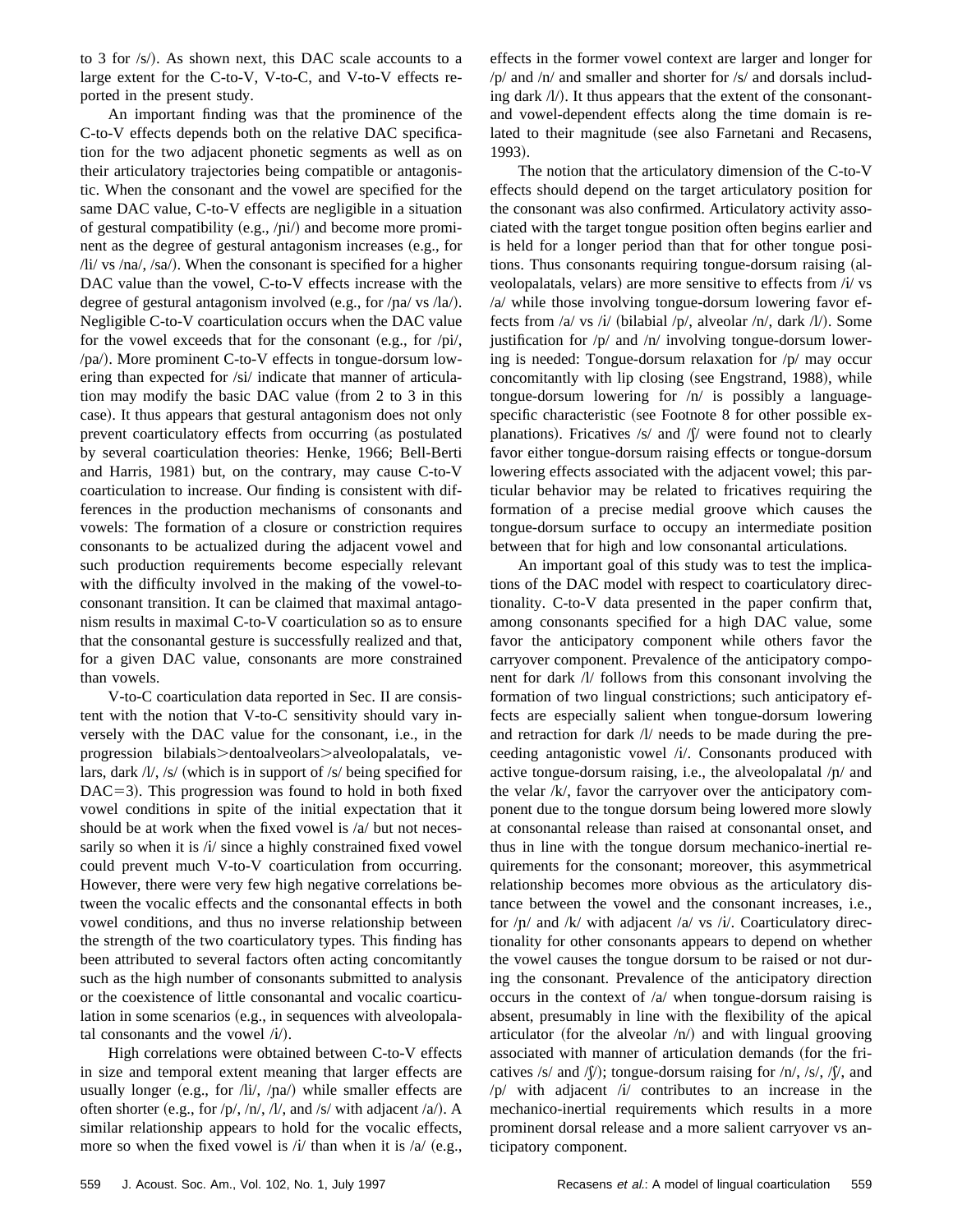Our model predicts that the direction of the vocalic effects should conform to the directionality trends for consonantal coarticulation. Predominance of the V2-dependent anticipatory effects for /l/ occurs presumably since vowel anticipation is not much affected by the carryover component for this consonant; on the other hand, the salience of the vowel-dependent carryover effects in the case of  $/p/$  accords with the mechanico-inertial constraints associated with the tongue-dorsum raising gesture preventing much vowelrelated anticipation from occurring. Vocalic anticipation is also blocked when fixed  $(i)$  contributes to the raising of the tongue dorsum during the consonant; this would explain why consonantal and vocalic effects for  $/n/$ ,  $\sqrt{y}$ , and perhaps  $\sqrt{p}/$ are more prominent at the carryover level when adjacent to  $\frac{1}{4}$  and at the anticipatory level when adjacent to  $\frac{1}{4}$ . The absence of a clear directionality pattern for the vocalic effects for /s/ in the two fixed vowel contexts may be attributed to the strong manner requirements for this consonant and perhaps to the mechanico-inertial requirements on the tongue dorsum in the  $\pi/$  context. Analogously to dorsal  $/\pi/$ , dorsal /k/ favors the carryover component for the consonantal and vocalic effects in the /i/ condition; prevalence of vocalic anticipation in the /a/ context condition appears to be related to how the tongue dorsum is being controlled during velar closure.12

# **ACKNOWLEDGMENTS**

This work was supported by ESPRIT Basic Research Action 6975 project from EC ("Speech Maps"), CS93-9.908 research grant of the Government of Catalonia, and project CE93-0020 of the Ministry of Education and Science of Spain. The authors would like to thank Anders Löfqvist and three anonymous reviewers for comments on a previous version of the manuscript.

 $3$ The DAC scale is not to be identified with the CR (coarticulatory resistance) scale proposed elsewhere (Bladon and Al-Bamerni, 1976). The CR scale assigns different values to phonetic segments depending on the degree of coarticulation allowed. The following CR values correspond to different allophones of English /l/: 1 to the least resistant allophone, i.e., clear /l/ in *leaf*; 2 to an allophone specified for an intermediate CR degree, i.e., dark /l/ in *feel*; 3 to the most resistant allophone, i.e., syllabic  $\Lambda$  (*fiddle*). The DAC scale characterizes phonetic segments according to the types of articulatory constraints involved in their production and can be used as a predictor of  $coarticulatorv resistance (see Sec. B 2).$ 

<sup>4</sup>The term "fixed vowel" is applied to VCV pairs used to investigate voweldependent coarticulation. It refers to the vowel which is kept constant in a given VCV pair, e.g.,  $V1 = /a/$  in the sequence pair /api/-/apa/ which allows studying right-to-left effects associated with  $V2 = /i / v s / a /$  in this particular V1 condition.

5 *F*3 and *F*1 coarticulatory effects were also measured for the same speech material. Results for *F*3 were highly similar to those for *F*2 which is in accordance with both formants being related to dorsopalatal constriction location and narrowing (Fant, 1960); they will be reported occasionally when deviating from those for *F*2 in some interesting way. *F*1 coarticulatory effects will not be commented in this paper since they differ from those for *F*2 in many respects presumably because of reflecting jaw opening variations in addition to changes in dorsopalatal constriction width.

6 The following piece of evidence suggests that differences in phonetic realization between V1 and V2 in the  $aCa/$  sequences (i.e., V1 was realized as stressed  $[a]$  and V2 as unstressed  $[a]$  did not affect the analysis results significantly. Had this been the case, V-to-V carryover effects would have exceeded the corresponding anticipatory effects in  $/\mathrm{VpV}/$  sequences (where  $/p$  is specified for a minimal DAC value) since there are reasons to expect stressed vowels to exert more coarticulation than unstressed ones and nonreduced vowels to allow less coarticulation than reduced ones. V-to-V coarticulation data across /p/ on fixed /a/ reported in Sec. II reveal that the opposite in fact happened, i.e., anticipatory size and temporal effects were found to be more prominent than carryover effects. More carryover than anticipatory V-to-V coarticulation across  $/p/$  in the fixed  $/i/$  context is probably independent of the stress pattern since stressed and unstressed /i/ differ very slightly in Catalan.

<sup>7</sup>The exclusion of that row from the calculation of the  $Qp$  index for the latter four consonants is also advisable when their place of articulation is more front than usual since the dorsal contact at the front palatal zone in this case is presumably related to interarticulatory coupling effects with the tongue front rather than to tongue-dorsum activation.

<sup>8</sup>In a few instances, reinforcement of the tongue-dorsum raising gesture by the action of successive dorsopalatal V1 and C in the sequences  $\pi/(\text{pV})$  and  $\langle i|V\rangle$  may cause articulatory overshoot, i.e., more dorsopalatal contact and frequency displacement than usual for a long period of time during V2. Carryover effects extending until vowel offset in these circumstances have been excluded from analysis.

<sup>9</sup>In this paper, a given coarticulatory effect will be often characterized in comparison to other effects as "large" or "small" (size) and "long" or "short" (temporal extent).

<sup>10</sup>C-to-V effects in  $F3$  for dorsal  $/p/$  and  $/k/$  are somewhat larger and longer than *F*2 effects. This finding is consistent with information provided by nomograms (Fant, 1960) showing that a considerable reduction of the constriction area for alveolopalatals causes more *F*3 than *F*2 raising as the constriction location moves forward from the mediopalate to the prepalate. It also accords with negative *F*3 effects if, as indicated by electropalatographic data (Recasens, 1991a), some constriction retraction for  $/i$  in this specific consonantal environment is accompanied by a decrease in lingual contact at the prepalate.

<sup>11</sup>Other explanations could account for the  $Qp$  and  $F2$  lowering for  $/n/$  and /2/. Apical consonants have been reported to be articulated with a somewhat concave tongue surface behind closure location and some postdorsum retraction resulting into a narrower pharyngeal passage than that exhibited by laminoalveolar articulations (Dart, 1991). Some tongue-dorsum relaxation could also be related to nasality and the resulting lack of pressure containment associated with it (Perkell, 1969).

<sup>12</sup>The salience of the anticipatory component for the vocalic effects is consistent with ultrasound data showing an early onset of V2 related tonguedorsum movement during V1 (Parush et al., 1983), and with electromagnetic midsagittal articulometry data showing V2 anticipation in /akV/ sequences during closure mostly for  $V2 = /i/$  but also for  $V2 = /a/$ (Mooshammer et al., 1995). Our EPG data generally show more dorsopalatal contact during V1 for /aki/ than for /ika/ which is consistent with a strong V2-dependent forward movement in the former sequence already during V1. It is agreed that these anticipatory effects reflect passive forward tongue-dorsum movement associated with the large mass of the tongue body being controlled in a continuous fashion (Perkell, 1969). This forward movement does not occur to the same extent when  $V1 = i/i$  since the tongue dorsum is already located at a front location at closure onset in this case.

- Bell-Berti, F., and Harris, K. S. (1981). "A temporal model of speech production,'' Phonetica **38**, 9–20.
- Bergem, D. R. van (1994). "A model of coarticulatory effects on the schwa,'' Speech Commun. **14,** 143–162.

<sup>&</sup>lt;sup>1</sup>The term "tongue dorsum" is preferred to the term "tongue body" and refers to the upper surface of the tongue in front of the hard and soft palate where palatal and velar sounds are articulated (Catford, 1988).

 $^{2}$ In a previous paper (Recasens *et al.*, 1995), the degree of dorsopalatal contact was correlated with *F*2 at the consonantal midpoint in the sequences /iCi/ and /aCa/ for the same consonants analyzed in the present study. High positive correlations were found across consonants and speakers as well as across consonants for a given speaker. This finding is consistent with data collected with vocal tract analogues indicating an increase in  $F2$  frequency with a decrease in dorsopalatal constriction width (Stevens and House, 1955; Fant, 1960; Gay et al., 1991).

Beddor, P. S., and Yavuz, H. K. ~**1995**!. ''The relationship between vowelto-vowel coarticulation and vowel harmony in Turkish,'' in *Proceedings* of ICPhS95, Vol. 2, edited by K. Elenius and P. Branderud (Arne Strömbergs Grafiska, Stockholm), pp. 44-51.